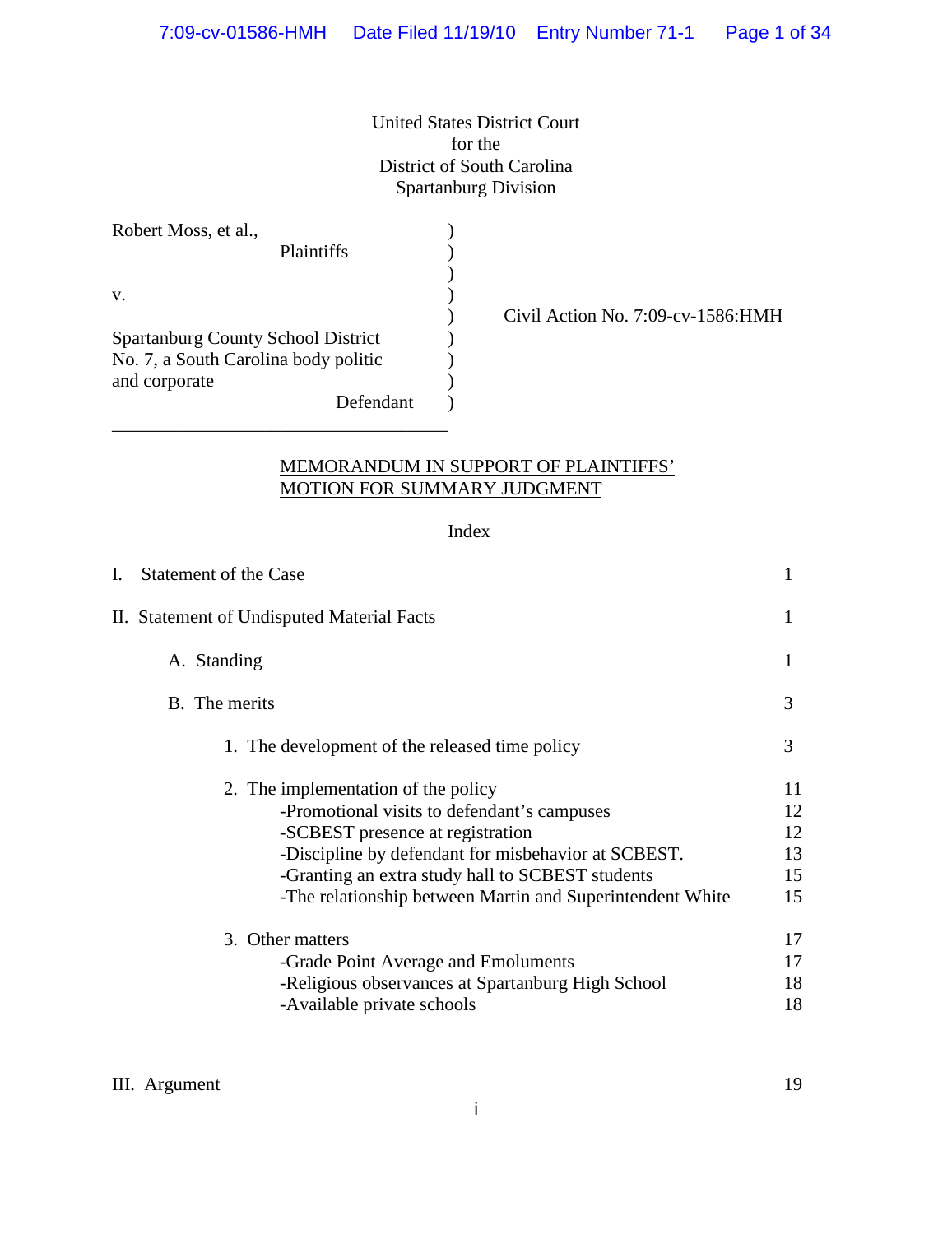| 1. | The individual plaintiffs have standing because they are parents and children subject<br>to released time and because they are emotionally harmed by it. The plaintiff<br>Freedom From Religion Foundation, Inc. has organizational standing.<br>19                                                                     |    |
|----|-------------------------------------------------------------------------------------------------------------------------------------------------------------------------------------------------------------------------------------------------------------------------------------------------------------------------|----|
|    | 2. Defendant's grant of academic credit violates the Establishment Clause because it<br>appears that its primary effect is to aid religion, its predominant purpose is to<br>prefer religion in general and Christianity in particular, and it allows a<br>religious organization to exercise governmental power.<br>19 |    |
|    | A. Defendant's grant of academic credit violates the Establishment Clause<br>because it appears that its primary effect is to aid religion.                                                                                                                                                                             | 21 |
|    | B. Defendant's grant of academic credit violates the Establishment Clause<br>because it appears that its predominant purpose is to prefer religion<br>in general and Christianity in particular.                                                                                                                        | 24 |
|    | C. Defendant's grant of academic credit violates the Establishment Clause<br>because it allows a religious organization to exercise governmental power. 27                                                                                                                                                              |    |
|    | <b>IV.</b> Conclusion                                                                                                                                                                                                                                                                                                   | 28 |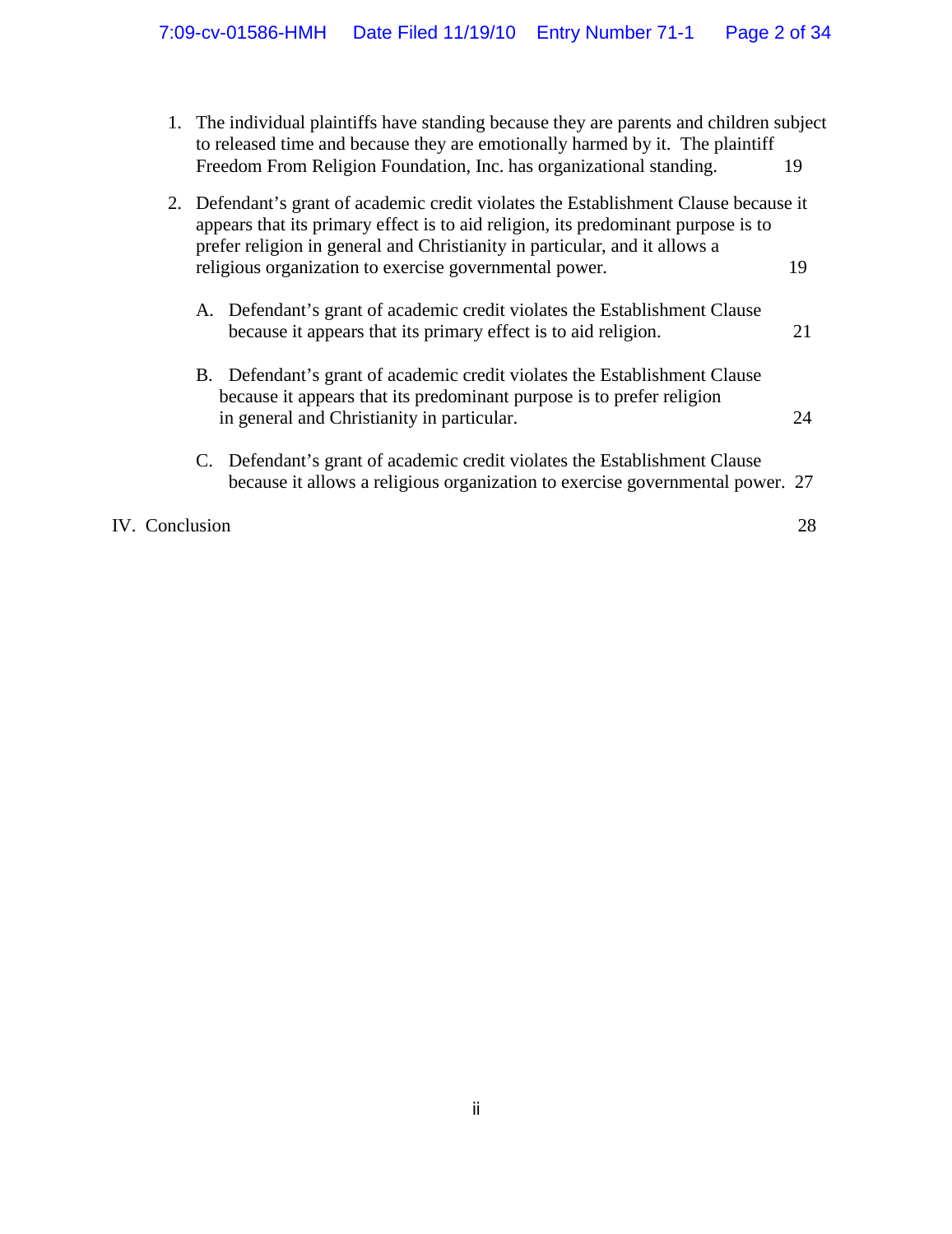## TABLE OF AUTHORITIES

| <b>Constitutional Provisions:</b>                                                                    |    |        |
|------------------------------------------------------------------------------------------------------|----|--------|
| U.S. CONST., Amndt. I (Establishment Clause)                                                         |    | Passim |
| Cases:                                                                                               |    |        |
| Abington School Dist. v. Schempp, 374 U.S. 203, 83 S. Ct. 1560,<br>10 L. Ed 2d 844 (1963)            |    | 21, 26 |
| Agostini v. Felton, 521 U.S. 203, 117 S. Ct. 1997, 138 L. Ed 2d 391 (1997)                           |    | 20     |
| Allegheny County v. ACLU, 492 U.S. 573, 109 S. Ct. 3086,<br>106 L. Ed. 2d 472 (1989)                 |    | 20, 28 |
| Doe v. Shenandoah Cty. Sch. Bd., 737 F. Supp. 913 (W.D. Va. 1990)                                    |    | 21     |
| Edwards v. Aguillard, 482 U.S. 578, 107 S. Ct. 2573,                                                 |    |        |
| 96 L. Ed. 2d 510 (1987)                                                                              |    | 24     |
| Harmon v. Dreher, 1 Speers Eq. 87 (S.C. App. 1843)                                                   |    | 27     |
| Lambeth v. Bd. of Comm'rs, 407 F. 3d 266, $(4^{th}$ Cir. 2005),<br>cert. denied 546 U.S. 1015 (2005) |    | 20     |
| Lanner v. Wimmer, 662 F. 2d 1349, (10 <sup>th</sup> Cir. 1981)                                       |    |        |
| Larkin v. Grendel's Den, 459 U.S. 116, 103 S. Ct. 505, 74 L. Ed. 2d 297 (1982)                       |    | Passim |
| Larson v. Valente, 456 U.S. 228, 102 S. Ct. 1673, 72 L. Ed. 2d 33 (1982)                             |    | 26     |
| Lemon v. Kurtzman, 403 U.S. 602, 97 S. Ct. 2105, 29 L. Ed. 2d 745 (1971)                             |    | Passim |
| McCollum v. Board of Education, 333 U.S. 203, 68 S. Ct. 461,<br>92 L. Ed. 649 (1948)                 |    | Passim |
| McCreary County v. ACLU, 545 U.S. 844, 125 S. Ct. 2722,<br>162 L. Ed. 2d 729 (2005)                  |    | 24     |
| Meek v. Pittenger, 421 U.S. 349, 95 S. Ct. 1753, 44 L. Ed. 2d 217 (1975)                             |    | 20     |
| Mellen v. Bunting, 372 F. 3d 355 $(4^{th}$ Cir. 2003)                                                | 24 |        |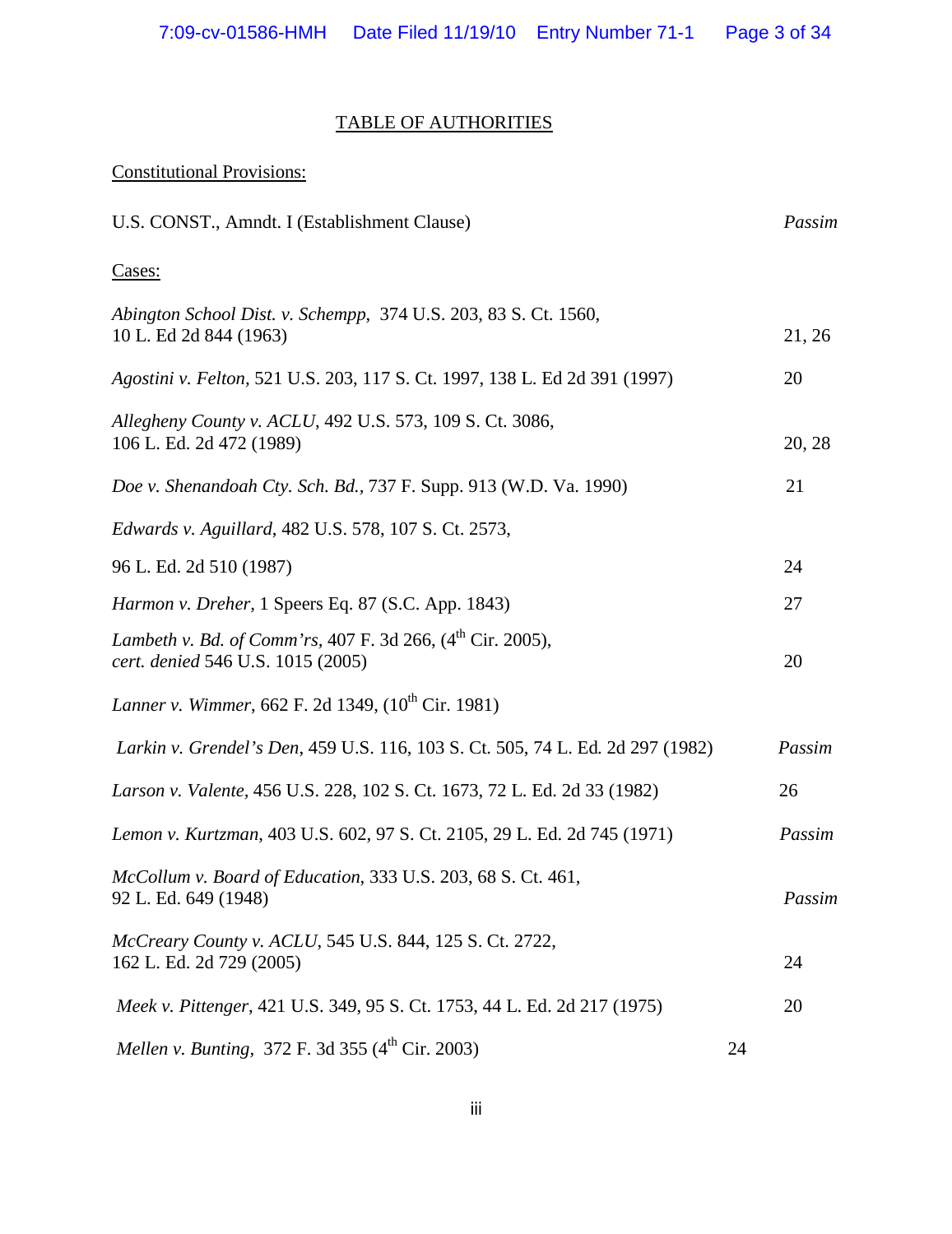| <i>NCCLU v. Constangy</i> , 947 F. 2d 1145 (4 <sup>th</sup> Cir. 1991)                                                           | 24 |        |
|----------------------------------------------------------------------------------------------------------------------------------|----|--------|
| Santa Fe Indep. Sch. Dist. v. Doe, 530 U.S. 290, 120 S. Ct. 2266,<br>147 L. Ed 2d 295 (2000)                                     |    | 20     |
| <i>Smith v. Smith, 391 F. Supp. 443 (W.D. Va. 1975)</i>                                                                          | 20 |        |
| Smith v. Smith, 523 F. 2d 121 (4 <sup>th</sup> Cir. 1975), cert. denied, 423 U.S. 1073,<br>96 S. Ct. 856, 47 L. Ed. 2d 83 (1976) |    | Passim |
| Stone v. Graham, 449 U.S. 39,101 S. Ct. 192, 66 L. Ed. 2d 199 (1980)                                                             |    | 24     |
| Suhre v. Haywood County, 131 F. 3d 1083 (4 <sup>th</sup> Cir. 1997)                                                              |    | 19     |
| Wallace v. Jaffree, 472 U.S. 38, 105 S. Ct. 2479, 86 L. Ed. 2d 29 (1985)                                                         | 24 |        |
| <i>Watson v. Jones, 13 Wall. 679, 20 L. Ed. 666 (1872)</i>                                                                       |    | 27     |
| Zorach v. Clauson, 343 U.S. 306, 72 S. Ct. 679, 96 L. Ed. 1954 (1952)                                                            |    | Passim |
|                                                                                                                                  |    |        |

# Statutes:

Other:

| S.C. Code Sec. 59-1-460 (2002)  |       |
|---------------------------------|-------|
| S.C. Code Sec. 59-39-112 (2006) | 4, 25 |
| S.C. Code Sec. 59-29-230        | 26    |
| 20 USC 1232g                    | 21    |
|                                 |       |

1989 Ore. AG Lexis 32 \*7 22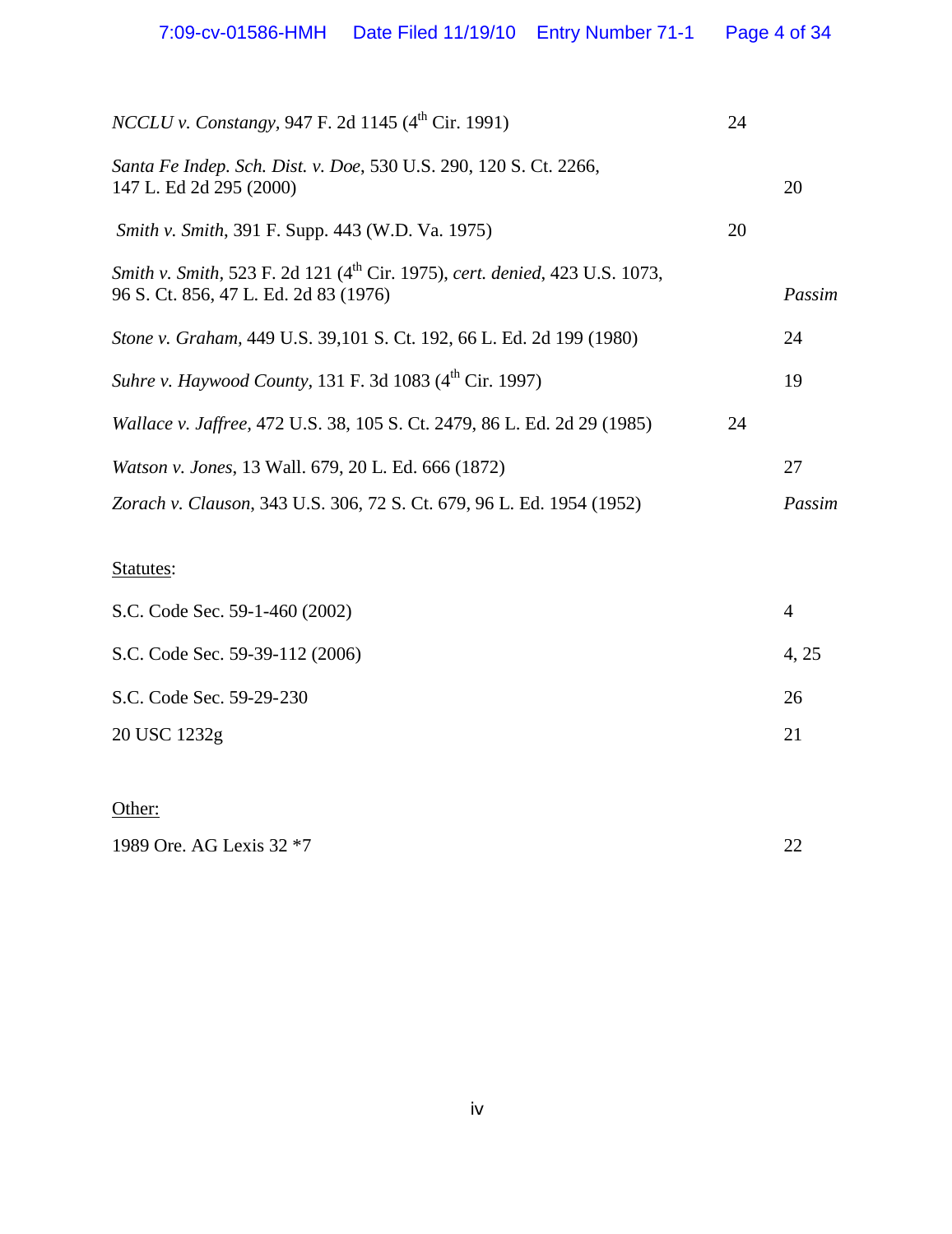## LIST OF EXHIBITS

- 1. Affidavit of Plaintiff Robert Moss 26. Deposition Exhibit 67
- 2. Affidavit of Plaintiff Melissa Moss 27. Deposition Exhibit 173
- 3. Affidavit of Plaintiff Ellen Tillett 28. Deposition Exhibit 66
- 4. Affidavit of Annie Laurie Gaylor, 29. Deposition Exhibit 157 Co-President of Plaintiff Freedom From 30. Deposition Exhibit 69 Religion Foundation, Inc. 31. Deposition Exhibit 162
- 5. Deposition of Andrew Charles Martin 32. Deposition of Rodney
- 6. Deposition of Grayson Hartgrove Graves (Excerpts)
- 
- 8. Deposition of Nancy Seay (Excerpts) 34. Deposition Exhibit 155
- 
- 10. Deposition of Steven G. Smith (Excerpts) 36. Deposition Exhibit 158
- 
- 12. Deposition Exhibit 11 (Partial) 38. Deposition Exhibit 62
- 13. Deposition of John E. Wolfe (Excerpts) 39. Deposition Exhibit 25
- 14. Deposition of Suzanne "Nan" McDaniel 40. Deposition Exhibit 187A
- 15. Deposition of Thomas D. White, Jr., Ph. D. 41. Deposition Exhibit 68
- 16. Deposition Exhibit 180 42. SPBG-00050
- 
- 18. Deposition of Conrad "Chip" Hurst 44. Deposition Exhibit 75
- 19. Deposition of Walter L. Tobin 45. Deposition Exhibit 162
- 20. Defendant's Admission No. 7 46. Deposition Exhibit 73
- 21. Deposition Exhibit 93 47. Deposition Exhibit 75
- 22. Declaration of George Daly 48. Deposition Exhibit 161
- 23. Declaration of Martin Aigner 49. Deposition Exhibit 124A
- 24. Deposition Exhibit 153 50. Deposition Exhibit 72
- 25. Defendant's Admission No. 40 51. Deposition Exhibit 71
- 
- 
- 
- 
- 
- 
- 
- 7. Deposition Exhibit 105 33. Deposition Exhibit 152
	-
- 9. Deposition Exhibit 11 35. Deposition Exhibit 153
	-
- 11. Deposition Exhibit 7 37. Deposition Exhibit 159
	-
	-
	-
	-
	-
- 17. Deposition Exhibit 181 43. Interrogatory Ans. No. 5
	-
	-
	-
	-
	-
	-
	-
	-
	- 52. Interrogatory Answer 19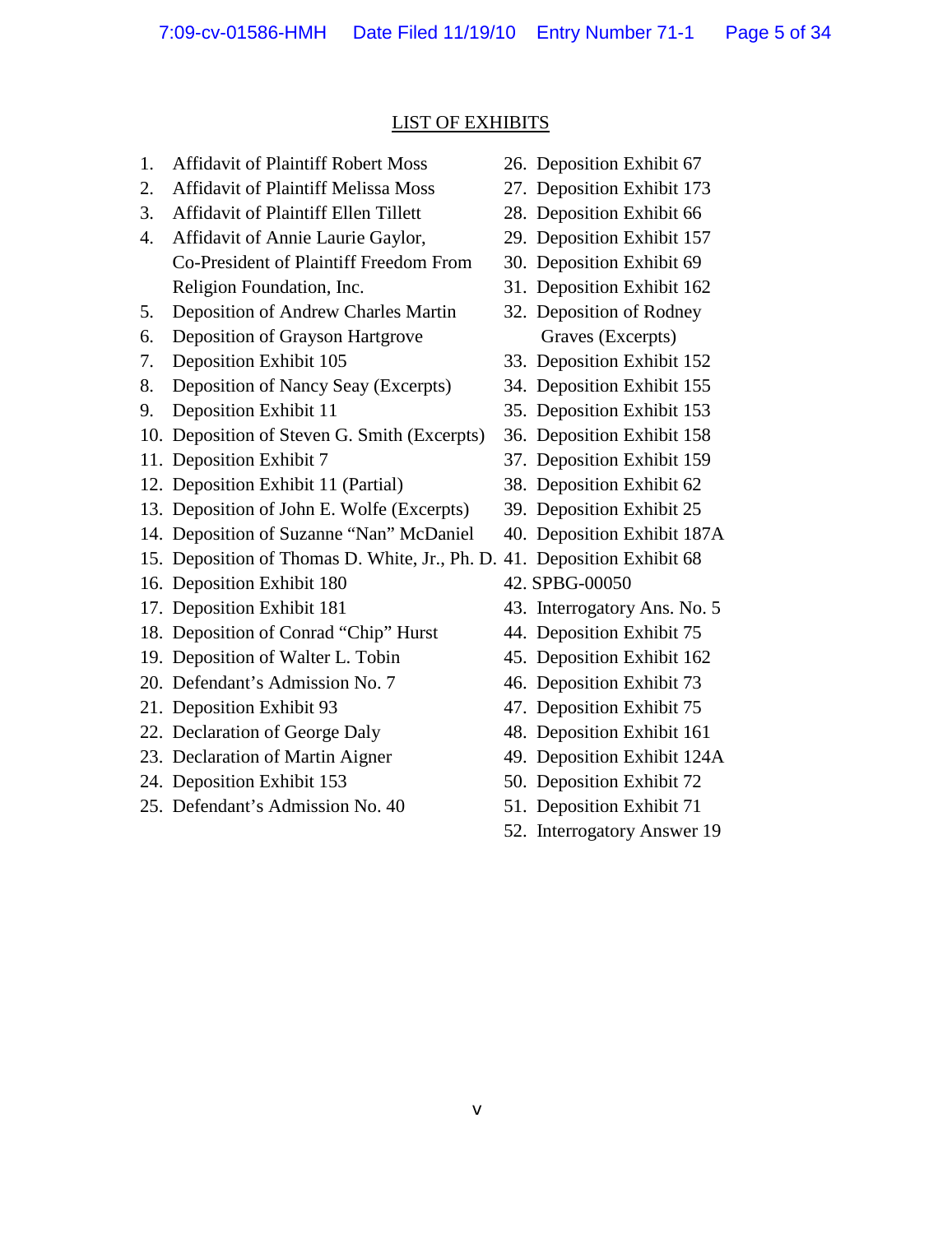## I. STATEMENT OF THE CASE

Plaintiffs challenge the application of defendants' Released Time for Religious Instruction Policy as violating the Establishment Clause and the Equal Protection Clause of the United States Constitution. This Court has subject matter jurisdiction pursuant to 28 U.S.C. 1331 and 1343(a)(3),(4). This is an action pursuant to 42 U.S.C. 1983. Plaintiffs seek declaratory relief that defendant's practice of granting academic credit for released time religious instruction is unconstitutional, and nominal damages.

This case was filed on June 16, 2009. Dkt. 1. On December 17, 2009 the Court denied defendant's motion to dismiss plaintiffs' Establishment Clause claim and granted it as to their Equal Protection claim. Dkt. 39. The Establishment Clause claim is now before the Court on plaintiffs' motion for summary judgment.

## II. STATEMENT OF UNDISPUTED MATERIAL FACTS

#### A. Standing

Plaintiff Robert Moss is the parent of plaintiff Melissa Moss, who graduated from defendant's high school in May 2010. In March 2007 he received a letter from Spartanburg County Bible Education In School Time ("SCBEST"), announcing that it had been selected by defendant to provide released time religious education, that elective credit would be awarded for its course, and that the course would teach students how they ought to live as Christians. Ex. 29. Moss was opposed to religious instruction by public schools, especially for elective credit, because he felt that it unconstitutionally endorsed religion, and unfairly stigmatized him and other non-Christians. He and his wife appeared at the next meeting of the school board and opposed the policy. Later they met with the Board Chair and the Superintendent. This meeting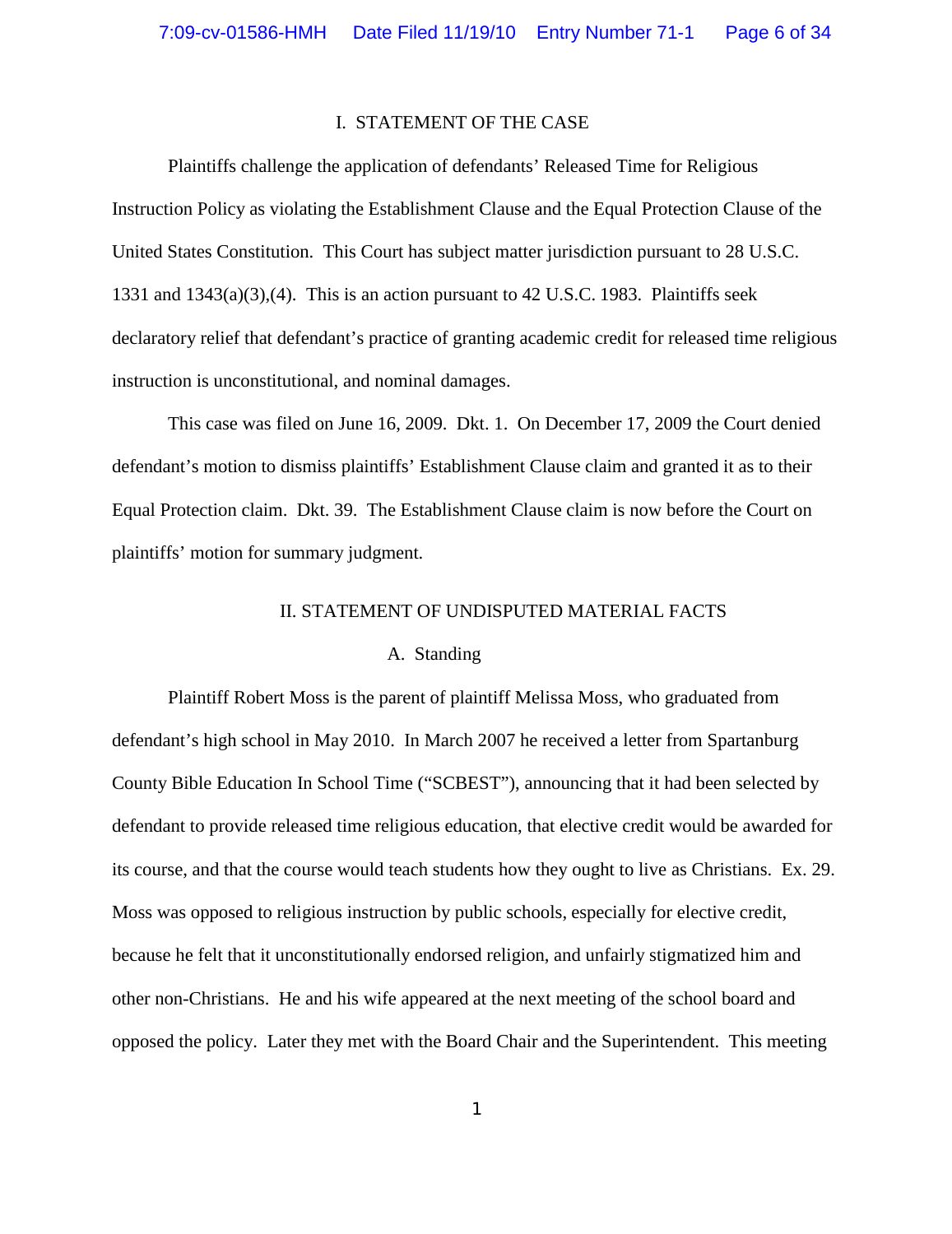left Moss further convinced that defendant was endorsing Christianity by its provision of released time religious education. Affidavit of Plaintiff Robert Moss, Ex. 1.

Plaintiff Melissa Moss, his daughter, graduated from defendant's high school in 2010 and now attends college. She also was offended by receiving the letter at her home. She had often felt distressed that she was treated differently at school because she was not a Christian. (She was one of only two students of her religion at the school.) The existence of the released time program and the giving of an academic credit for it further contributed to her feeling of distress at being an outsider at the school. During her senior year she elected to park in a more expensive lot, in part so as to avoid the discomfort of passing See You At The Pole, a Christian assembly held every few weeks at the school flagpole before school starts. Affidavit of Plaintiff Melissa Moss, Ex. 2.

Plaintiff Ellen Tillett is the mother of a present Senior at defendant's high school. She also was offended by the letter from SCBEST. She is offended by defendant's support for religion because it conveys a message of intolerance and narrow-mindedness in what should be an open learning environment. The granting of academic credit for religious instruction is particularly offensive to her. Affidavit of Plaintiff Ellen Tillett, Ex. 3.

Plaintiff Freedom From Religion Foundation, Inc. is a national organization that works to defend the constitutional principle of separation of church and state, as well as to educate the public about the views of nontheists. It has members in South Carolina and one of the plaintiffs is a member. Affidavit of Annie Laurie Gaylor, Ex. 4.

2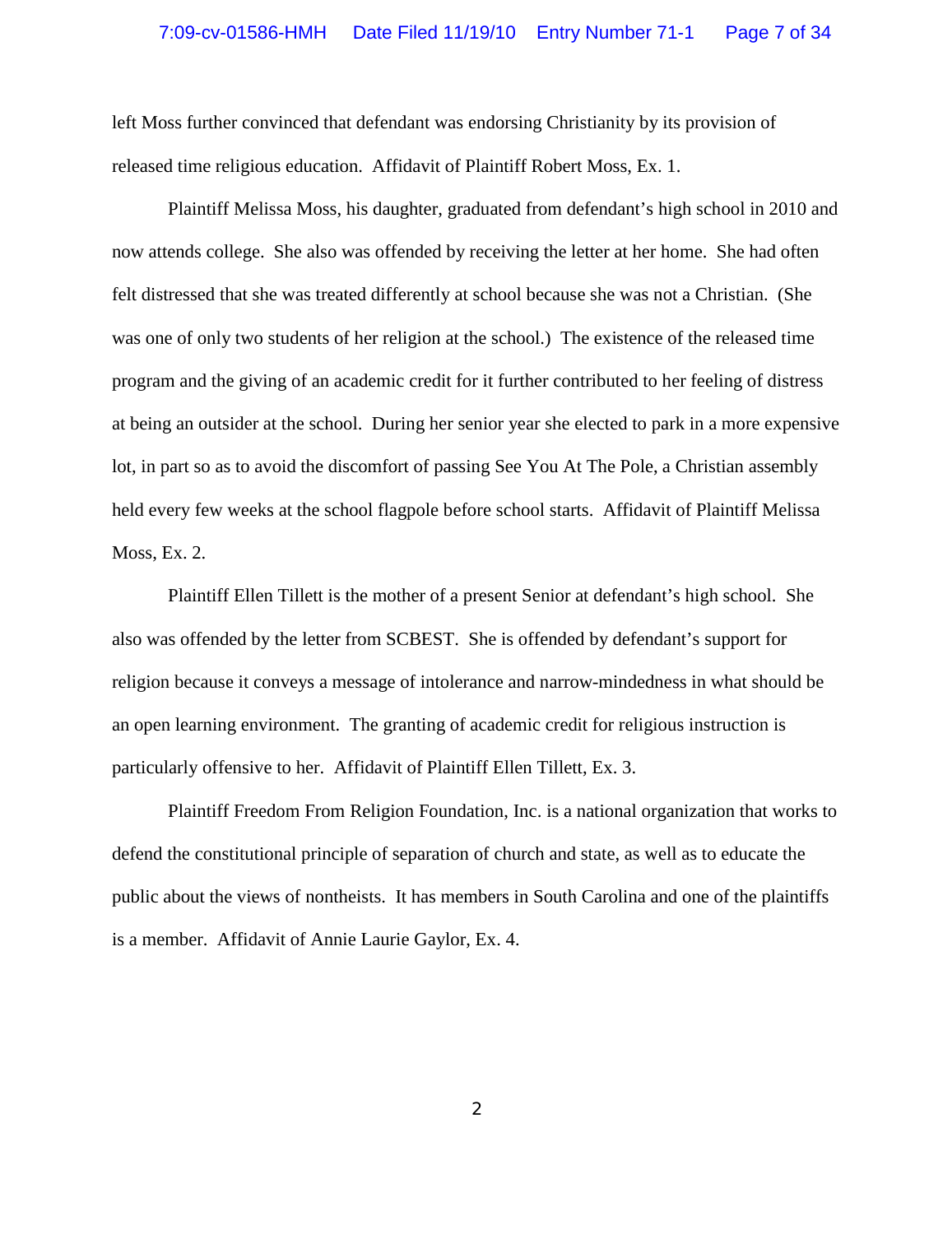#### B. The merits

### 1. The development of the released time policy

These are the principal witnesses about defendant's released time religious instruction.

-Grayson Hartgrove, Executive Director of SCBEST until June 30, 2007.

-Andrew "Drew" Martin, Incoming Executive Director of SCBEST from 2006 until June 30, 2007, thereafter Executive Director.

-Conrad "Chip" Hurst, Chair of defendant's Board of Trustees.

-Dr. Walter Tobin, defendant's Superintendent during the academic year 2006-2007.

-Dr. Thomas White, Jr., defendant's Superintendent following Dr. Tobin, and defendant's  $30(b)(6)$  witness.

-Dr. Ernest Dupre, defendant's Assistant Superintendent for Instruction.

-Nan McDaniel, defendant's Director of Secondary Education until June 30, 2007.

-Rodney Graves, Principal of Spartanburg High School until June 30, 2007,

thereafter Director of Secondary Education.

-John Wolfe, Defendant's Guidance Director now and for many years.

-Steve Smith, Head of Oakbrook Preparatory School until 2009.

-Nancy Seay, Head of Oakbrook after Smith, and Oakbrook's 30(b)(6) witness.

Spartanburg High School is the only high school under defendant's jurisdiction.

SCBEST is a religious organization which provided released time religious education for defendant at Spartanburg High from 1997 until it discontinued its program, for lack of interest, at some time before 2006. Ex. 5 (Martin Dep.) 12:4-14:6, 22:13-23. SCBEST has also offered programs, not for credit, at defendant's junior high and middle schools.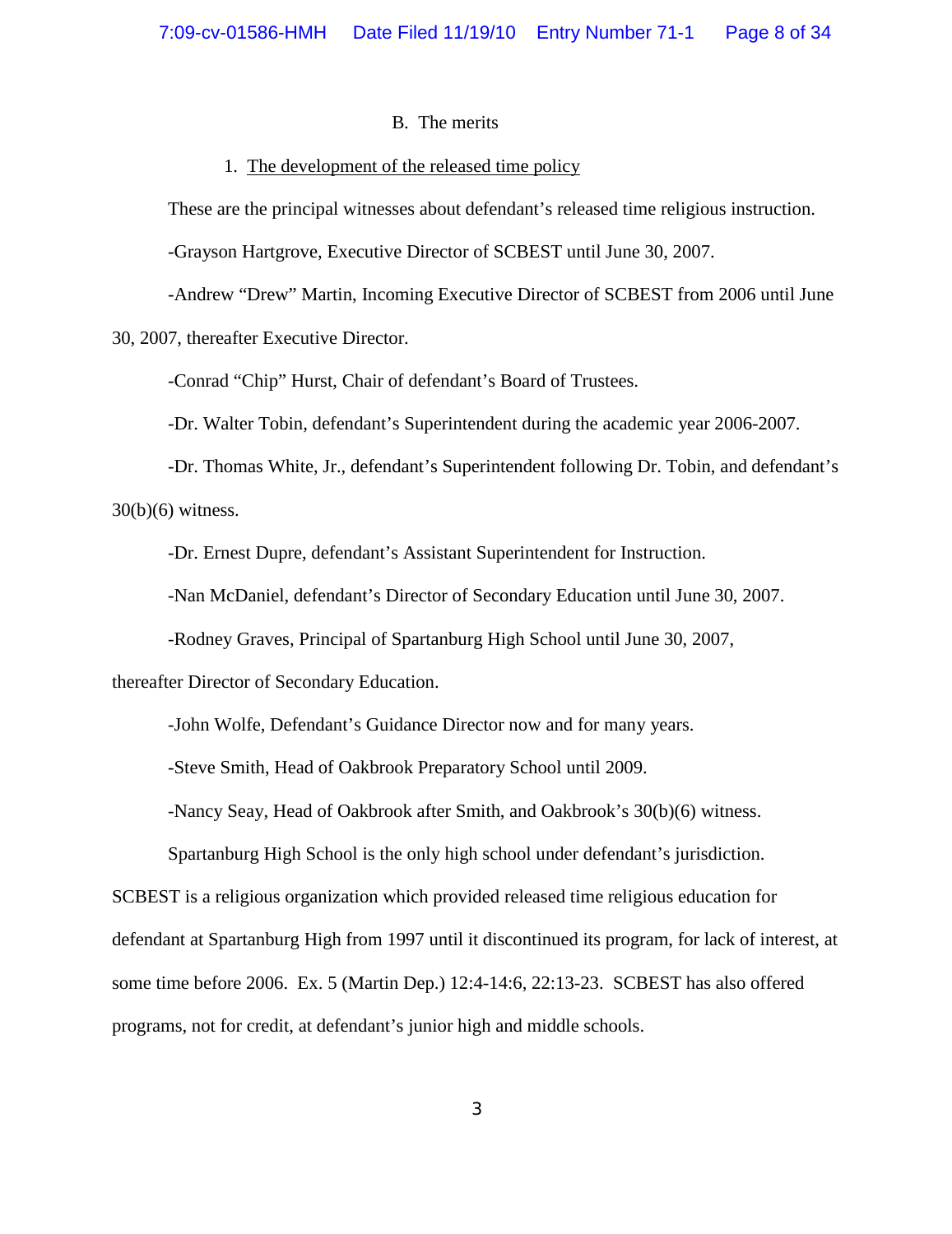South Carolina Code Sec. 59-1-460 (2002) allows released time religious instruction but not elective credit therefor. South Carolina Code Sec. 59-39-112 (2006) ("Release Time Credit Act") provides that a school district "may award high school students no more than two elective Carnegie units for released time classes in religious instruction." A Carnegie unit is a credit for 120 hours of class attendance. S.C. Reg. R 43-172(1)(A)(8)(2009 Cum. Supp.).

Both before and after the passage of the Released Time Credit Act, Grayson Hartgrove favored the granting of elective credit for released time by transfer through a private Christian school rather than directly by a public school. Drew Martin also favored this approach. In June 2006, about the time that the Released Time Credit Act was passed, Hartgrove met with Chairman Hurst regarding resuming released time religious education at Spartanburg High. Hurst told Hartgrove that he also would much prefer to have the credit transferred to defendant, and through Oakbrook Preparatory School ("Oakbrook"), a local Christian interdenominational private school. Ex. 5 (Martin Dep.) 31:4-15, 128:2-129:23; Ex. 6 (Hartgrove Dep.) 12:16-15:7; Ex. 7; Ex. 8 (Seay Dep.)  $31:3-6<sup>1</sup>$ 

In October 2006 SCBEST entered into a contract with Oakbrook. Ex. 11; Ex. 8 (Seay Dep.) 20:19-21. The contract stated that "Spartanburg School District #7 will provide that students can transfer elective course credit." Ex. 11, p. 1 ¶ 3. Defendant is not a formal party to this agreement but this provision expressed Chairman Hurst's preference. SCBEST and Oakbrook further agreed that "Oakbrook shall . . . acknowledge the . . . grading of each SCBEST student . . . and transfer that information" to defendant. Ex. 11*,* p. 2 ¶ III. Since then Oakbrook has transferred the SCBEST grades to defendant on Oakbrook letterhead, denominating them as

<sup>&</sup>lt;sup>1</sup> Oakbrook is accredited by the South Carolina Independent Schools Association ("SCISA"), whose accreditation standards appear at Ex. 9. Ex. 8 (Seay Dep.) 28:17-29:13; Ex. 10 (Smith Dep.) 31:4-6.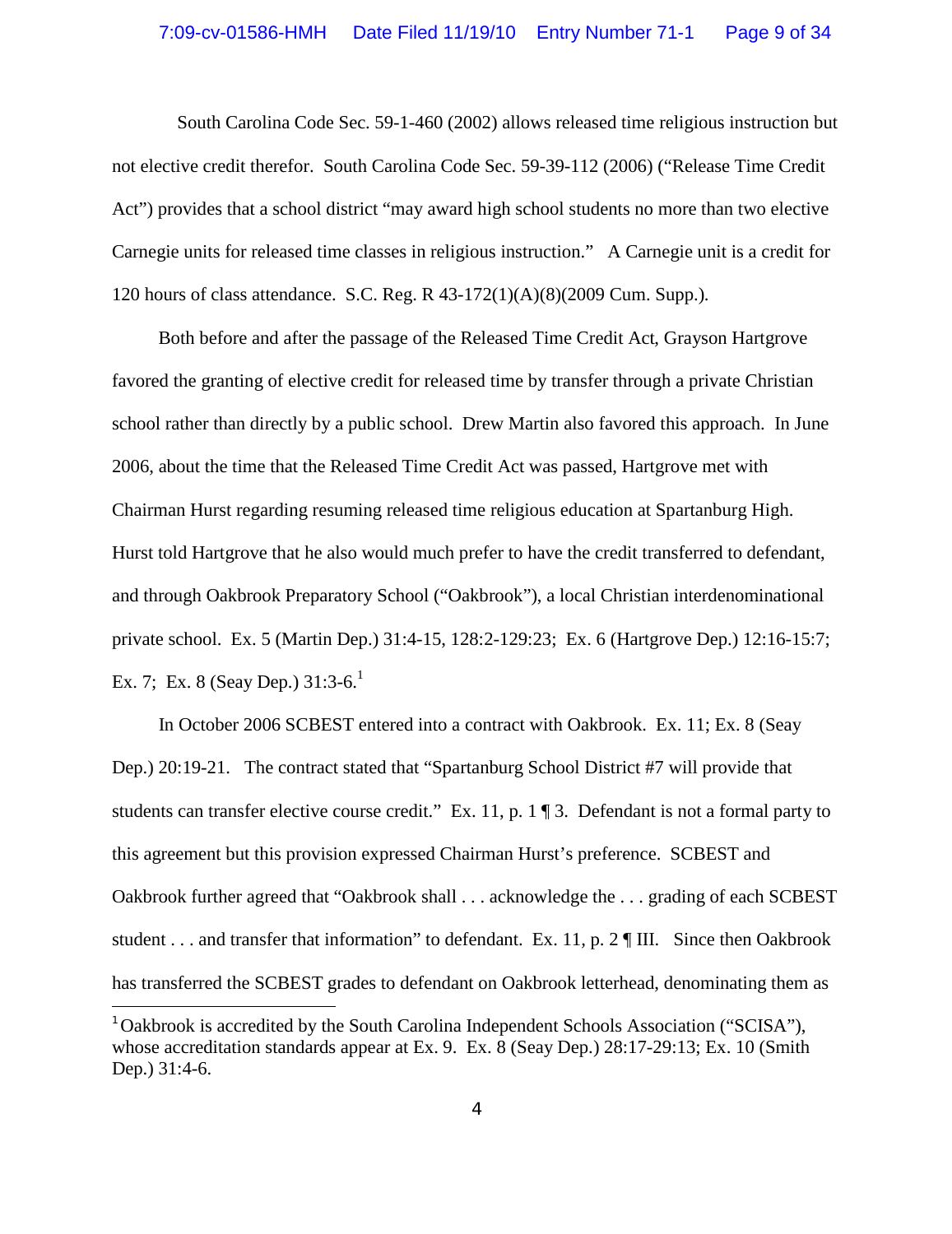grades for "Christian Education/SCBEST." Ex. 8 (Seay Dep.) 9:12-19; 15:8-13; Ex. 12, p. 2. Defendant knows that these grades come from SCBEST. Ex. 13 (Wolfe Dep.) 18:8-19:2; 36:18- 37:3; 44:11-45:23; Ex. 14 (McDaniel Dep.) 30:2-10. Defendant accepts these grades and enters them on student transcripts and factors them into student GPAs. Ex. 15 (White Dep.) 56:20- 58:13; 64:17-65:7.

Oakbrook has not informed its accrediting agency of its relationship with SCBEST. Ex. 10 (Smith Dep.) 18:22-19:7; Ex. 8 (Seay Dep.) 30:13-31:2. Drew Martin is the SCBEST teacher. He has no official relationship with Oakbrook. Ex. 8 (Seay Dep.) 20:3-8. He is not on the Oakbrook faculty. Ex. 10 (Smith Dep.) 9:11-17. Oakbrook has never observed any SCBEST classes. Ex. 10 (Smith Dep.) 16:11-20). Oakbrook has nothing to do with discipline at SCBEST. Ex. 8 (Seay Dep.) 24:6-8. The SCBEST course is not listed in the Oakbrook catalogue Ex. 10 (Smith Dep.) 21:16-18. It is not mentioned on the Oakbrook website. (oakbrookprep.org, last visited 11-9-10).

A week after the contract with Oakbrook had been signed Troy Bridges, a Director of SCBEST, wrote to Chairman Hurst and extolled the virtues of released time. ("You will be amazed to see how the lives of public school students are changed through Bible Education in School Time.") Bridges requested of Hurst that defendant adopt a "Bible Education in School Time policy" and enclosed a Recommended School Board Policy for released time. Ex. 16; Ex. 17; Ex. 18 (Hurst Dep.) 38:12-39:12.

Dr. Tobin learned from SCBEST that the arrangement with Oakbrook "would be a way that we would offer the course through Oakbrook as an accredited school, and that we would release the time, and Mr. Martin would teach the course and it would be taught through Oakbrook." Ex. 19 (Tobin Dep.) 14:23-15:18; Ex. 15 (White Dep.) 56:20-57:11. Dr. Tobin's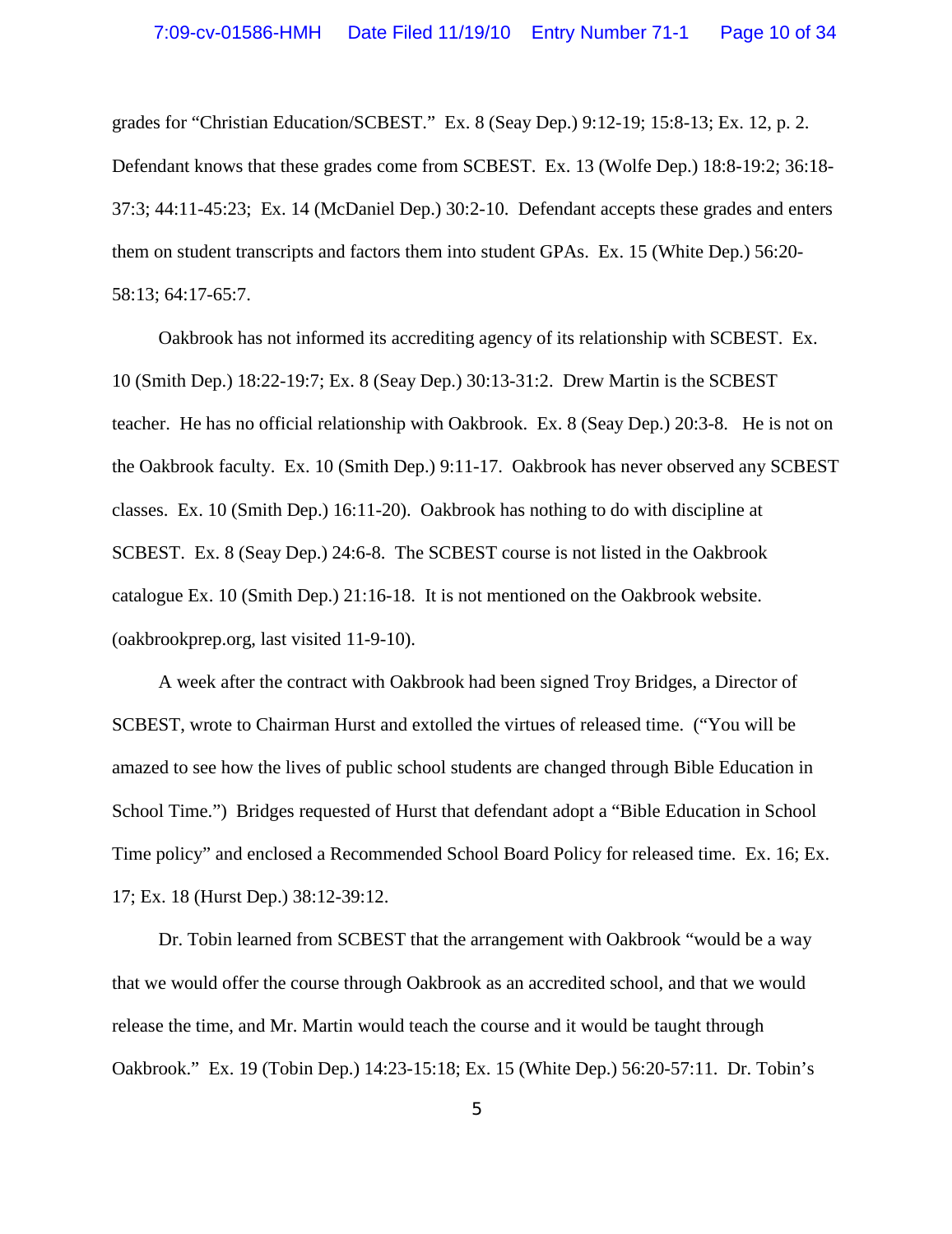understanding of the reason for this arrangement was that Oakbrook "was an accredited school, and . . . we don't accept credits – transfer credits unless the school is accredited," whereas if the transferee school is unaccredited "there has to be some verification process." Ex. 19 (Tobin Dep.) 15:19-16:19. SCBEST is not an accredited school. Ex. 20, Admission No. 7. Dr. Tobin testified that he did not know whether SCBEST was accredited or not, but agreed that "if it had been accredited there wouldn't have been any need to go through Oakbrook." Ex. 19 (Tobin Dep.) 16:20-17:6. Defendant knows that the course is not taught at Oakbrook (which is ten or more miles distant from Spartanburg High, Ex. 10 (Smith Dep.) 7:14-20, but is taught by SCBEST every day of the semester at an Episcopal Church next door to Spartanburg High. Ex. 15 (White Dep.) 100:5-10.

Defendant accepts any and all grades on a transcript from an accredited school, including overtly religious courses. Ex. 15 (White Dep. 101:13-102:13.)

On January 4, 2007, Drew Martin met with defendant's Instructional Services Committee to discuss released time. In attendance were Chairman Hurst, Mr. Tillotson (Board Member and Committee Chair), Dr. Tobin and Dr. Dupre. Ex. 5 (Martin Dep.) 25:15-18; 27:21-24. Martin described the SCBEST course to them and gave out his "Basic Commitments" document. Ex. 5 (Martin Dep.) 28:15-21; 29:5-13; 64:4-8; Ex. 21. This document explains at length that SCBEST is a religious organization whose "curriculum is deliberately structured to help the students develop a Christian world view." Ex. 21, p. 4. The SCBEST arrangement with Oakbrook and the need for the Board to develop a policy were discussed. Ex. 19 (Tobin Dep.) 18:4-19:6; 22:16-23:7; Ex. 5 (Martin Dep.) 63:22-64:8. Martin later also told Superintendent White and the Guidance Director the nature of the SCBEST course. Ex. 5 (Martin Dep.) 64:9- 13; 64:16-20.

6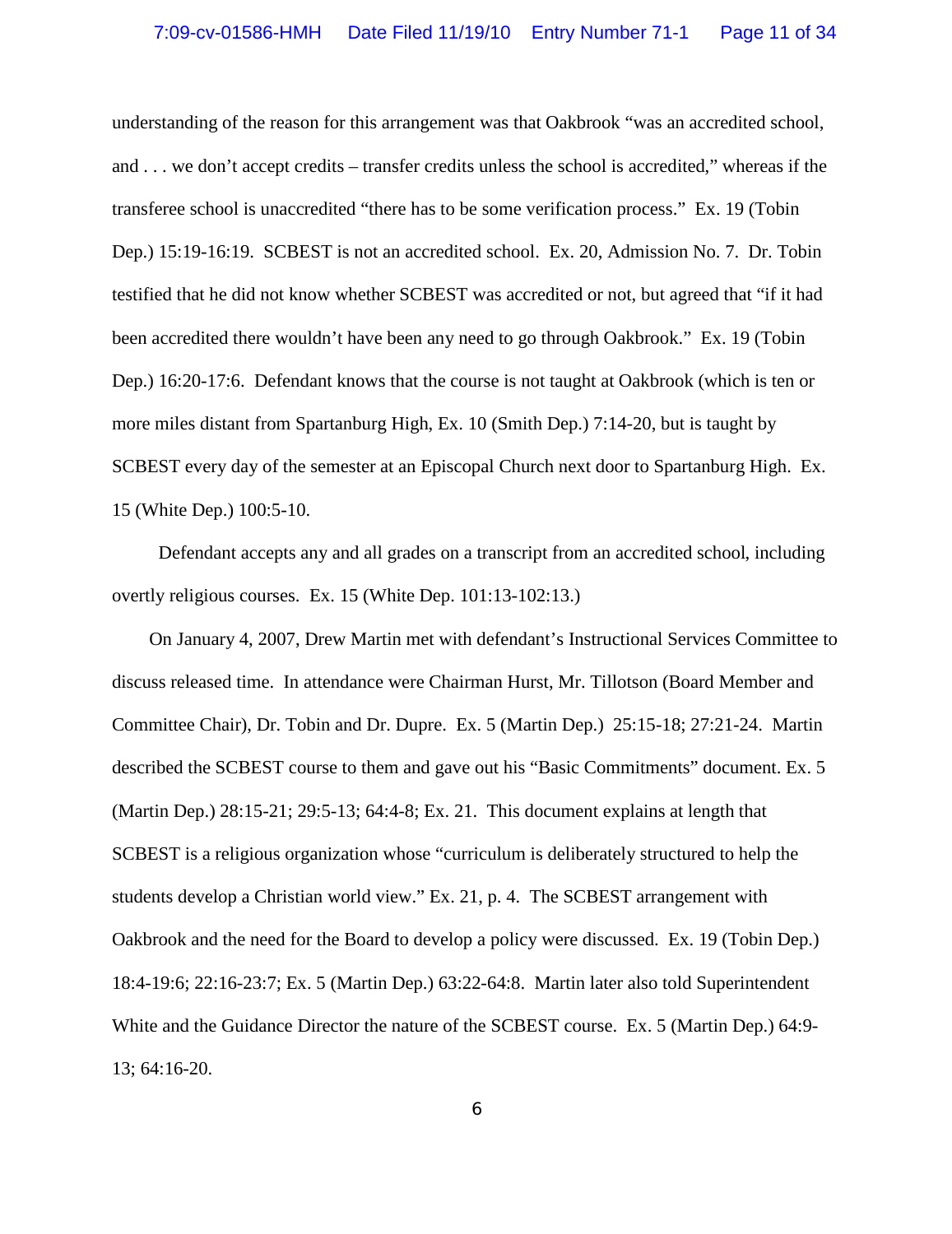On January 9, 2007, five representatives of SCBEST attended defendant's regular monthly meeting. Mr. Tillotson had them stand and stated their positions with SCBEST. One of them was then the instructor for the SCBEST course at one of defendant's junior high schools. Tillotson said, "We appreciate the contribution that you are making." Ex. 22; Ex. 23. These proceedings then occurred:

> The motion from committee is district 7 will offer the Spartanburg High students elective credit for off-campus religious education and will adopt South Carolina state law S-148<sup>[2</sup>] Release Time for High School Credit as its model for high school credit. These classes will be provided through . . . SCBEST . . . Additionally district 7 will adopt a release time policy. We bring that as a motion from committee.

The motion passed unanimously. $3$ 

Thereafter SCBEST and defendant continued to discuss the transfer of credit while the Policy was in the course of its development. In Dr. Tobin's view the policy about released time was developed "in concert" with SCBEST. Ex. 19 (Tobin Dep.) 8:21-11:21. SCBEST "dialogued with the school board and Dr. Tobin about granting the transfer credit for our program." Ex. 26; Ex. 5 (Martin Dep.) 95:6-15. A comprehensive scenario prepared by SCBEST was a part of defendant's development of the policy. Exhibit 27; Ex. 19 (Tobin Dep.) 54:22-55:6. It said:

. . . Its (sic) August 2007 and Parents now have the option to release their children from Spartanburg High for a semester to take an elective Bible class. The qualified teacher is an employee of SCBEST and had been approved by an accredited private Christian school, Oakbrook Preparatory School (OPS). OPS will review and approve the educational objectives, curriculum and teachers for SCBEST. Teachers must meet or exceed OPS current requirements and qualifications. Oakbrook Preparatory School will provide coursework oversight, will monitor attendance, test, and exams and upon completion of satisfactory work by the student will act as a fiduciary agent for SCBEST and transfer one half Carnegie unit of credit for an elective class into Spartanburg High.

<sup>&</sup>lt;sup>2</sup> The Release Time Credit Act was, before its passage, denominated Senate Bill 148.

<sup>3</sup> The official minutes, to the same effect, are at Ex. 24. *See,* Ex. 25 Admission No. 40.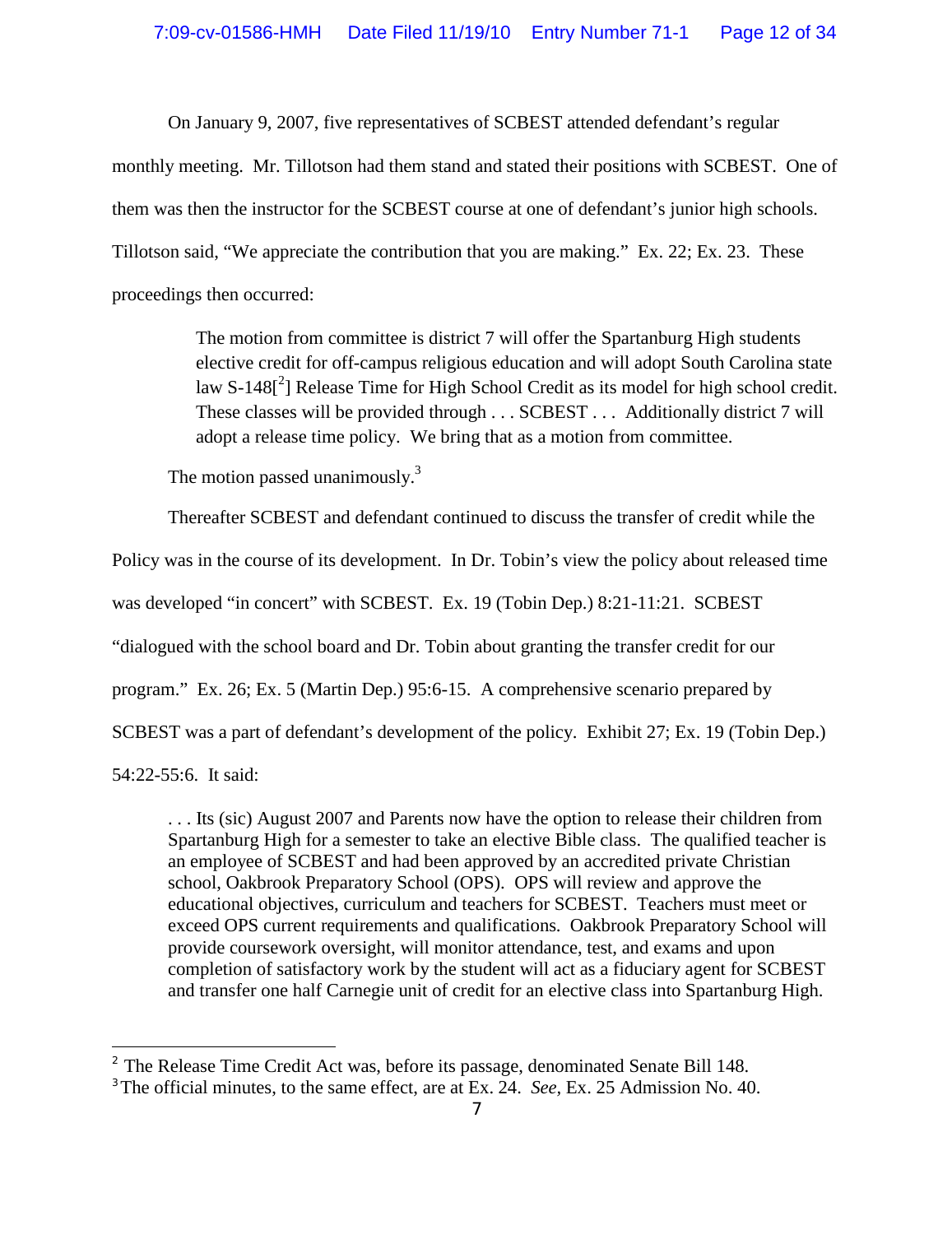A "sample policy" was enclosed. Ex. 27, p. 1¶ 5. Hartgrove additionally gave defendant a copy of a draft released time policy of another Spartanburg school district. Ex. 28; Ex. 5 (Martin Dep.) 94:24-95:2; Ex. 19 (Tobin Dep.) 27:3-5.

The Director of Secondary Education understood that Oakbrook and SCBEST were a "package deal." Ex. 14 (McDaniel Dep.) 10:17-11:3.

In February 2007 SCBEST prepared a letter to the parents of all rising tenth, eleventh and twelfth grade students at Spartanburg High about their proposed course offering. Ex. 29; Ex. 5 (Martin Dep.) 25:23-25; 26:8-27:6. Dr. Tobin testified that "we talked about how we would contact – how they would contact and how we would contact parents about it." Ex. 19 (Tobin Dep.) 12:7-13:10. SCBEST requested the names and addresses of the parents from defendant. Defendant supplied them. SCBEST mailed the letter in late February 2007. Ex. 5 (Martin Dep.) 27:3-6; 42:12-43:7; Ex. 19 (Tobin Dep.) 13:15-21, 31:15-32:25, 45:11-46:12; Ex. 15 (White Dep.) 28:5-29:18. Dr. Tobin "wanted to make parents aware and students aware that the course would be offered." Ex. 19 (Tobin Dep.) 11:24-12:6; 30:8-31:11.<sup>4</sup>

The proposed Policy had a first reading in February 2007. Ex. 33, p. 2.D; Ex. 25. It provided that defendant "may award . . . no more than two elective Carnegie unit credits" for released time religious instruction. Ex. 14 (McDaniel Dep.) 14:17-15:13; Ex. 34.

<sup>&</sup>lt;sup>4</sup> SCBEST made copies of the addresses and later used them to send another promotional letter to parents in July 2007. (The course will "give [your child] an opportunity to develop a personal faith commitment."). Ex. 30; Ex. 5 (Martin Dep.) 77:12-22, 98:16-20. SCBEST continued to request lists of parents' names and addresses from defendant until at least January 2009. Ex. 31; Ex. 32 (Graves Dep.) 99:24-100:1, 118:3-119:13.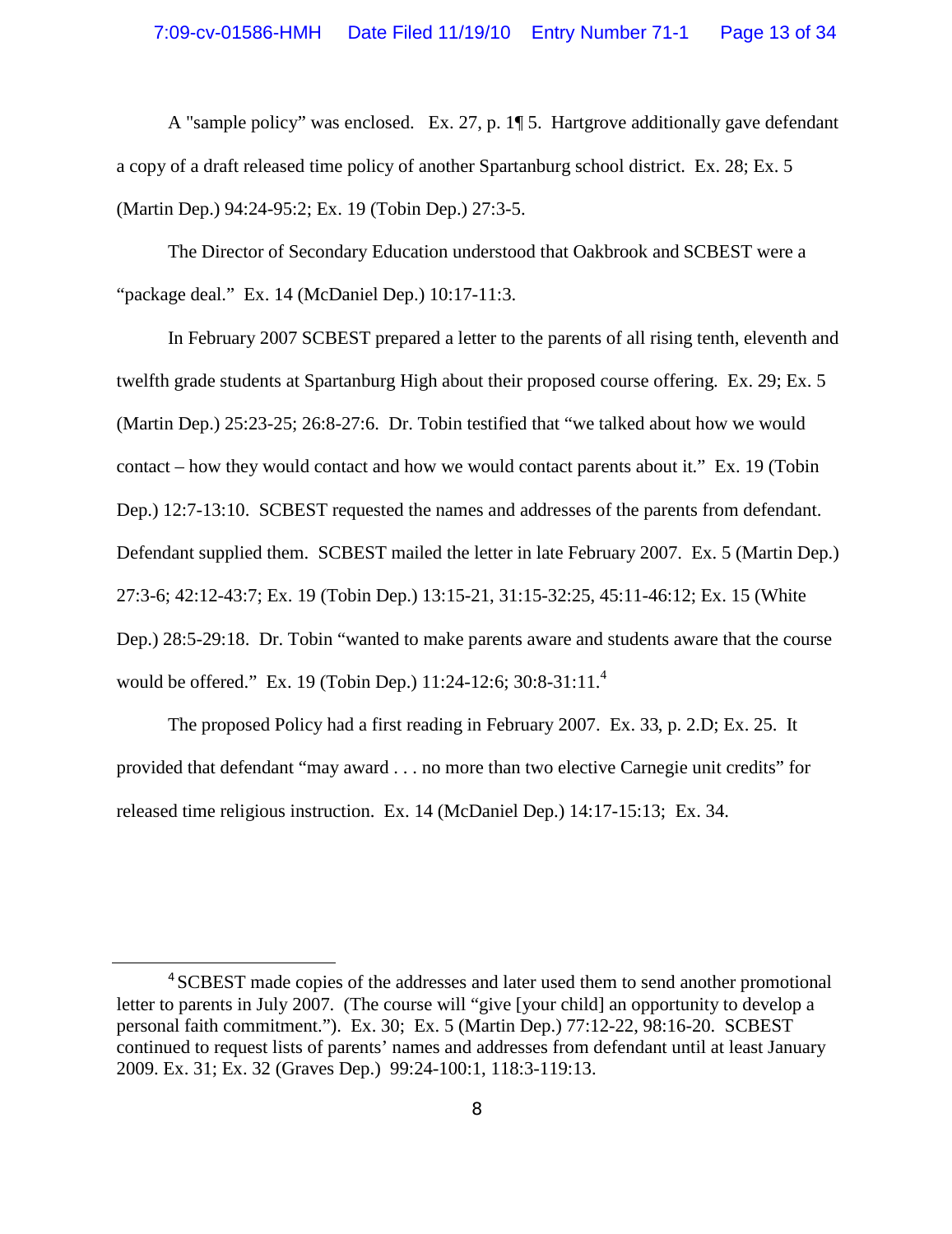On March 6, 2007, defendant enacted its Policy "Released Time for Religious Education." Ex. 35, p. 2.B; Ex.25. It provided that "[t]he district will accept no more than two elective Carnegie unit credits" for released time religious instruction."

Plaintiff Robert Moss and his wife had received the SCBEST letter (Ex. 29) and because of it came to the board meeting. They read to the Board excerpts from the letter about SCBEST's religious mission and maintained that defendant was endorsing religion by passing its Policy. Exhibit 1, ¶ 3(d). Defendant was also unhappy with the SCBEST letter, for a different reason. The SCBEST letter said that defendant has "recently granted SCBEST approval to begin offering this class for elective credit." Ex. 29. This statement accords with the January motion. ("These classes will be provided through . . . SCBEST." Ex. 22.) It accords with the policy as read at the February board meeting, which had provided that the district "may award" credits. It accords with the Released time Credit Act, *supra,* which says that a school district "may award" credits. At the March 6 meeting, however, the Policy was altered to read that the district "will accept" Carnegie units and was passed as altered. Ex. 35, p. 2.B. The reason for this last-minute change was that defendant decided that the "may award" language did not reflect that it was accepting a transfer credit rather than directly awarding a credit. Ex. 14 (McDaniel Dep.) 8:19-9:25; 14:17-15:13. The change in language meant that the transfer credit had to come through an accredited school. Ex. 14 (McDaniel Dep.) 32:9-18.

Defendant then started drafting a "Dear Parents" letter aimed at correcting the SCBEST letter. Ex. 36; Ex. 32 (Graves Dep.) 107:24-108:11; Ex. 37; Ex. 19 (Tobin Dep.) 43:13-22. One draft version was faxed from Dr. Tobin's office. Ex. 38; Ex. 15 (White Dep.) 52:18-53:20). It does not appear to whom it was faxed, but within three days SCBEST requested of Dr. Tobin that he not send the letter and Dr. Tobin agreed not to send it. Ex. 39; Ex. 5 (Martin Dep.)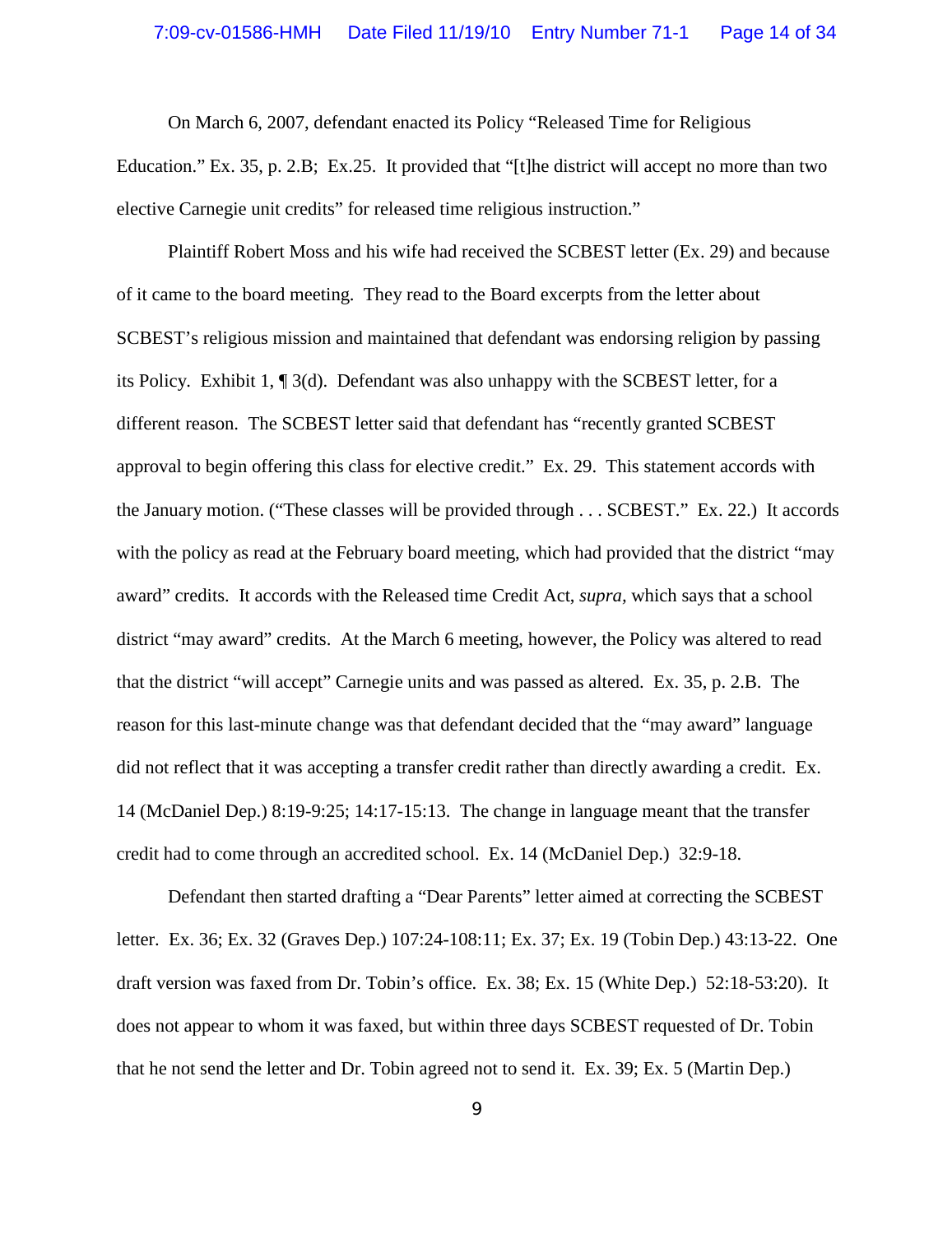78:17-21; Ex. 19 (Tobin Dep.) 43:13-44:2. The proposed letter said that the SCBEST letter was "not accurate" and otherwise contradicted several of its assertions. In SCBEST's view, had the defendant sent this letter out to parents it "wouldn't have been a positive thing" for SCBEST. Ex. 5 (Martin Dep.) 80:7-81:3. This left uncorrected in the minds of the parents what defendant saw as misstatements in the SCBEST letter.

During the days after the March 6 meeting when defendant and SCBEST were at odds about the SCBEST letter, they were cooperating about another letter. After hearing or learning of the Moss remarks at the March 7 meeting, Grayson Hartgrove of SCBEST drafted a letter defending the constitutionality of the Policy, for Dr. Tobin to sign and send to the Mosses. Dr. Tobin and Chairman Hurst had met with the Mosses not long after the Policy was passed. (Ex. 1 ¶ 4(d). Hartgrove's draft reached Dr. Tobin, who forwarded it to Chairman Hurst "for your information as you formulate your letter" to the Mosses following the meeting with them. Ex. 40<sup>5</sup>; Ex. 19 (Tobin Dep.) 55:20-57:15.

Thereafter SCBEST and Defendant continued to discuss how the SCBEST credit would be received by defendant. Drew Martin wrote to Chairman Hurst in June 2007 and referred to their conversation two months earlier in which Hurst "mentioned that [he was] uncertain of what we needed to do to insure that the credit from Oakbrook would actually be able to transfer." Ex. 41; Ex. 5 (Martin Dep.) 96:3-5. In answer to Hurst's questions Martin related a conversation that he (Martin) had had a week earlier.

. . . [the Director of Secondary Education] . . . informed me that the District will allow credit for the class based solely on Oakbrook's approval of the class. Both she and . . . [the Guidance Director] have told me that this is the normative practice on any transfer credit from private schools. The only time further verification is required is if there is a

 $<sup>5</sup>$  Exhibit 40 is a more legible copy of the Exhibit 187 to which Dr. Tobin refers. Ex. 13 (Wolfe</sup> Dep.) 5:1-6:12.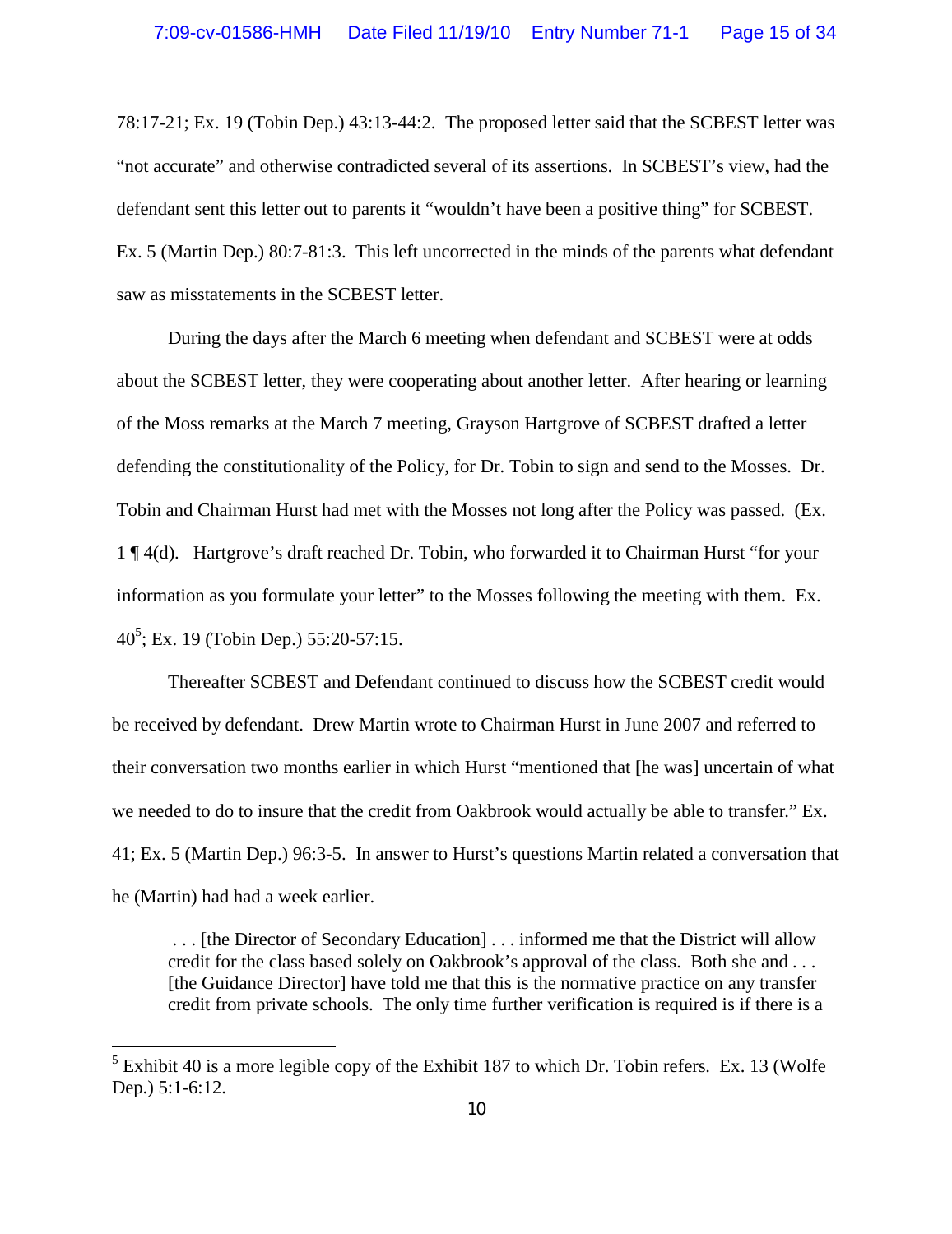reason to suspect the quality of the class. For example, if a student transferred in a credit for Algebra I, but they were incapable of doing the work of Algebra II, then the validity of the private school transfer credit would be called into question.<sup>6</sup>

Before the 2007-2008 school year started defendant approved SCBEST to offer released time religious education and approved that the SCBEST grades come to defendant through Oakbrook and be entered on student transcripts and factored into student GPAs. Ex. 13 (Wolfe Dep.) 18:8-19:2; 28:15-24; 30:17-33:14; 36:18-37:3; 44:11-45:23; Ex. 19 (Tobin Dep.) 59:6- 60:4; Ex. 15 (White Dep.) 56:20-58:13; 64:17-65:4. The Guidance Director did not recall, in his 36 years at Spartanburg High, another instance of a grade from an unaccredited school coming to defendant through an accredited school. Ex. 13 (Wolfe Dep.) 8:8-14; 20:18-21:19.

The March 2007 Policy (Ex. 42; Ex. 43) provides that defendant "will evaluate the classes on the basis of secular criteria." This evaluation is done by Oakbrook. Ex. 15 (White Dep.) 72:2-10. Defendant was informed during the formulation of the Policy that Oakbrook, a Christian school, would oversee the SCBEST curriculum, which defendant knew to be a Christian curriculum. Ex. 27; Ex. 19 (Tobin Dep.) 54:22-55:6. Oakbrook reviewed the SCBEST course to determine if it was "a course that we would have at our school." Ex. 8 (Seay Dep.) 15:14-16:16. Oakbrook approved the arrangement with SCBEST because "we were attempting to do something to support the Christian community." Ex. 10 (Smith Dep.) 28:4-11.

## 2. The implementation of the Policy

After the Policy was passed and the SCBEST classes commenced, defendant and SCBEST continued to interact about a variety of subjects. SCBEST made promotional visits to defendant's campuses and solicited students at registration. Defendant enforced discipline for

<sup>&</sup>lt;sup>6</sup> The Director of Secondary Education and the Guidance Director agreed that this was a correct summary of the conversation. Ex. 13 (Wolfe Dep.) 29:24-30:24; Ex. 14 (McDaniel Dep.) 17:16-22.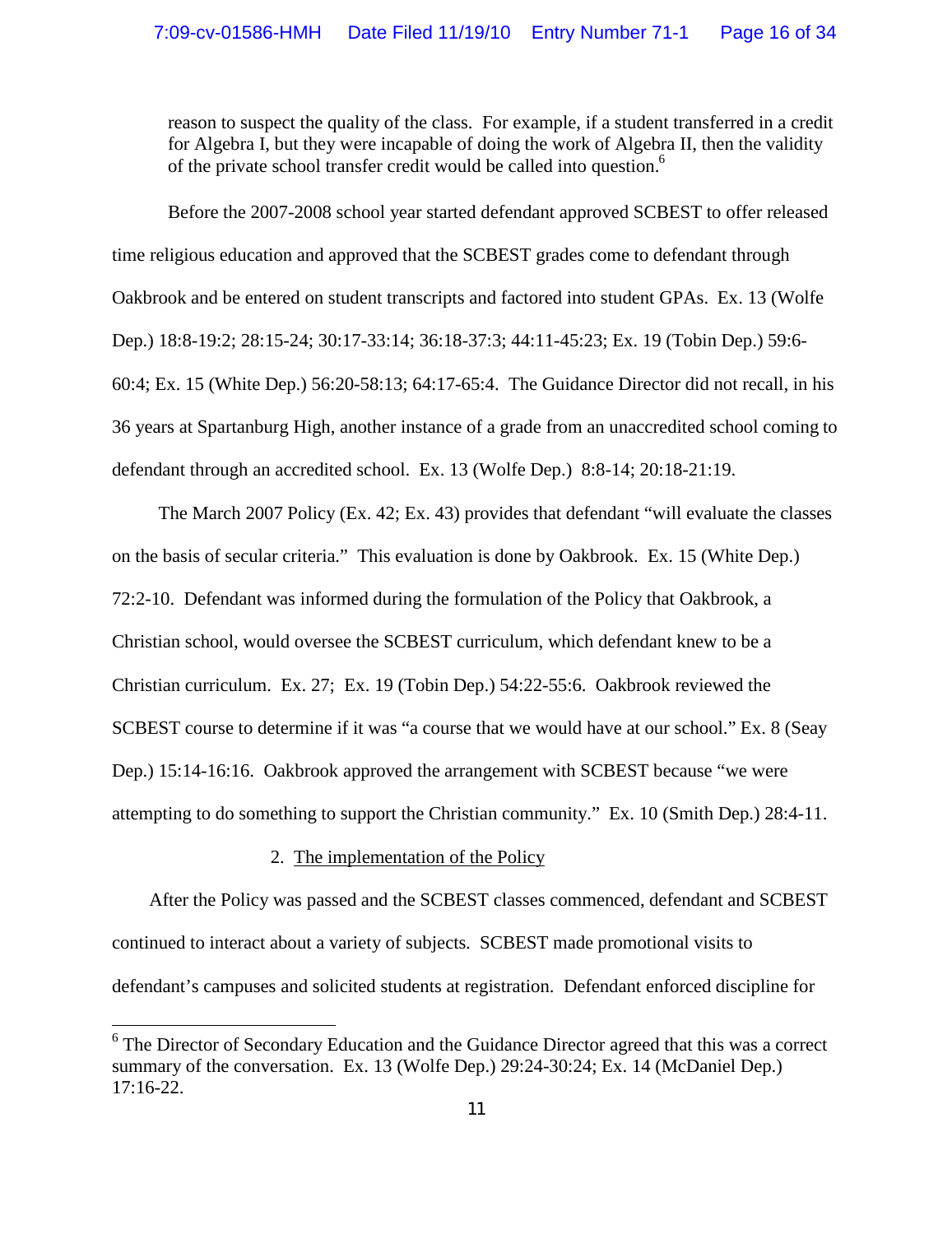student misbehavior at SCBEST. Superintendent White became personally invested in the success of SCBEST.

### Promotional visits to defendant's campuses.

SCBEST has visited homerooms at defendant's Whitlock Junior High. The SCBEST teacher "made the students aware of the course." Ex. 5 (Martin Dep.) 112:25-113:7; Ex. 43. One of the SCBEST visits to Whitlock occurred in September 2009. Defendant has taken no action to prevent a recurrence of this matter. Ex. 15 (White Dep.) 88:10-90:2. Earlier, at a meeting in April 2009 between Martin, Troy Bridges, the Assistant Superintendent, the Director of Secondary Education and three Junior High Principals, Martin –

also raised the issue of student recruitment to see what they thought could or should be done by the school to make students aware of the class. Both [the Principals] felt that most of the students are already aware of the class. The basic consensus was that we should[ $\frac{7}{1}$  continue doing what we're doing, including going into homerooms, as long as no one questions it.

Ex. 44, p. 2 ¶ 3; Ex. 5 (Martin Dep.) 110:6-15; 112:25 - 116:16. The sense that Martin got from the discussion was that "no one had complained about it, keep it as it is." Martin Dep. 116:15- 16.

## SCBEST presence at registration

Each August Spartanburg High has a registration at which students' schedules become available and parents are invited to visit. SCBEST has had a table at this event every year. Ex. 5 (Martin Dep.) 59:23-62:8; Ex. 32 (Graves Dep.) 72:3-73:25; Ex. 13 (Wolfe Dep.)13:5-13. At one registration Martin set up a display board on the designated SCBEST table and "had my

 $<sup>7</sup>$  Martin testified that these notes fairly and accurately stated the events at the meeting, except</sup> that he remembered that the basic consensus at the meeting was that SCBEST "could" continue as before regarding homeroom visits. Ex. 5 (Martin Dep.) 110:9-15, 115:16-22.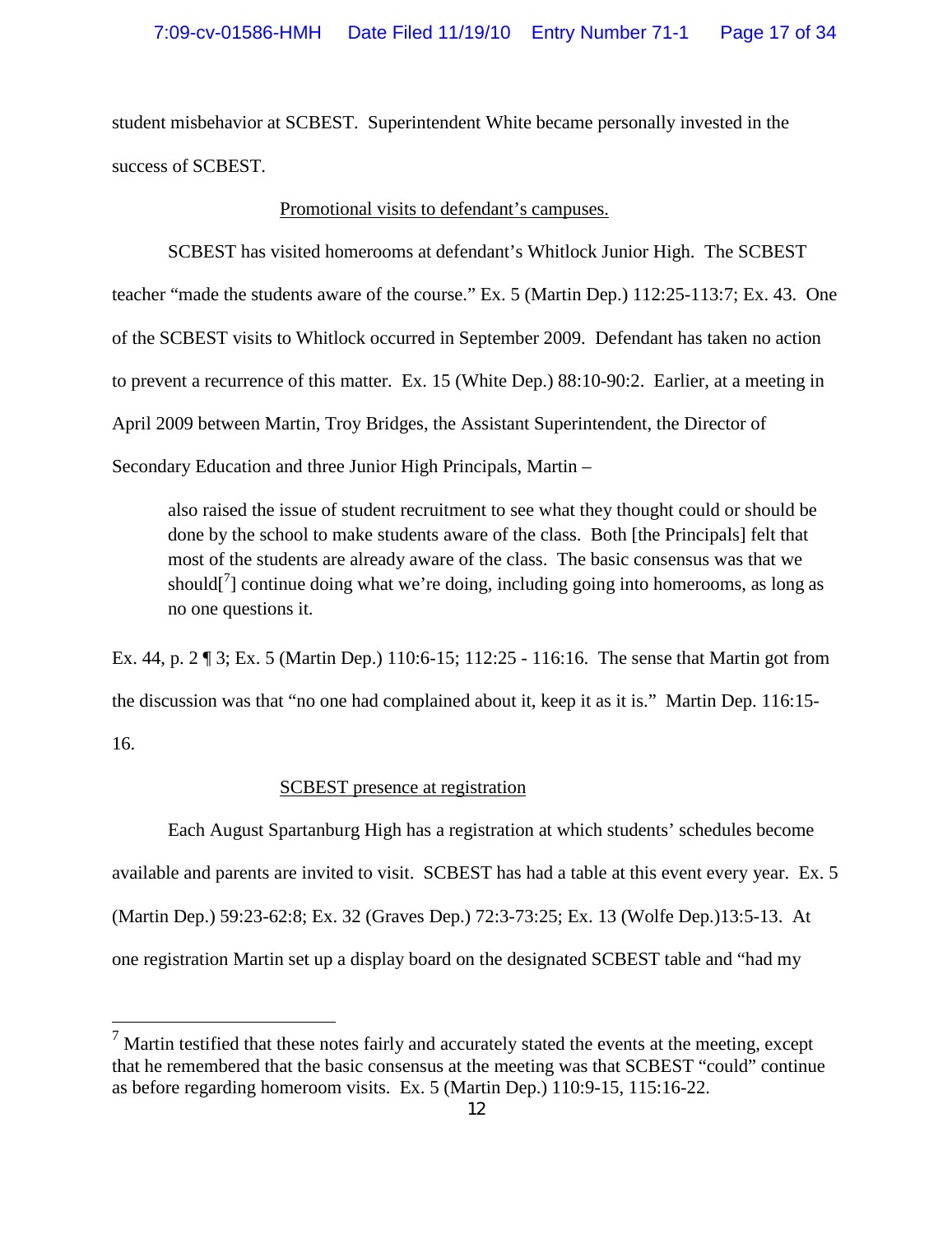students from last semester come" and "as [other] students were walking by just kind of told them briefly what it was, and if they were interested they gave them a flier." Ex. 5 (Martin Dep.) 60:12-62:1. On January 7, 2009 the Superintendent, Assistant Superintendent, Director of Secondary Education, Spartanburg High Principal and Guidance Director met and decided that SCBEST could continue coming to the registration. Ex. 45; Ex. 32 (Graves Dep.) 116:9-117:3.

Forms for requesting assignment to SCBEST are kept in defendant's Guidance Office. Ex. 13 (Wolfe Dep.) 9:6-14.

#### Discipline by defendant for misbehavior at SCBEST.

Defendant has on occasion enforced discipline for student misbehavior during SCBEST classes. Despite much discussion about the matter defendant does not have a clear or a written policy about when it will do so in the future.

On one occasion a student was removed from an SCBEST junior high school class for "typical teenage stuff, students cutting up, not listening . . ." Ex. 5 (Martin Dep.) 106:24-108:10. Martin did not consider this a major discipline problem. Ex. 5 (Martin Dep.) 54:24-55:19. SCBEST returned the student to defendant before the end of the class. The Assistant Principal had a counseling session with the student. Ex. 15 (White Dep.) 80:21-81:23. Previously Martin had had the understanding that there was a precedent in place that "the school would accept the SCBEST discipline referrals just as if they had come from a Spartanburg high school teacher." Ex. 5 (Martin Dep.) 108:11-23; Ex. 46, p. 2. Martin spoke with the Principal on this occasion about discipline and came away with the understanding that defendant "left it up to the specific grade level principals as somewhat of a judgment call" Ex. 5 (Martin Dep. 55:15-19.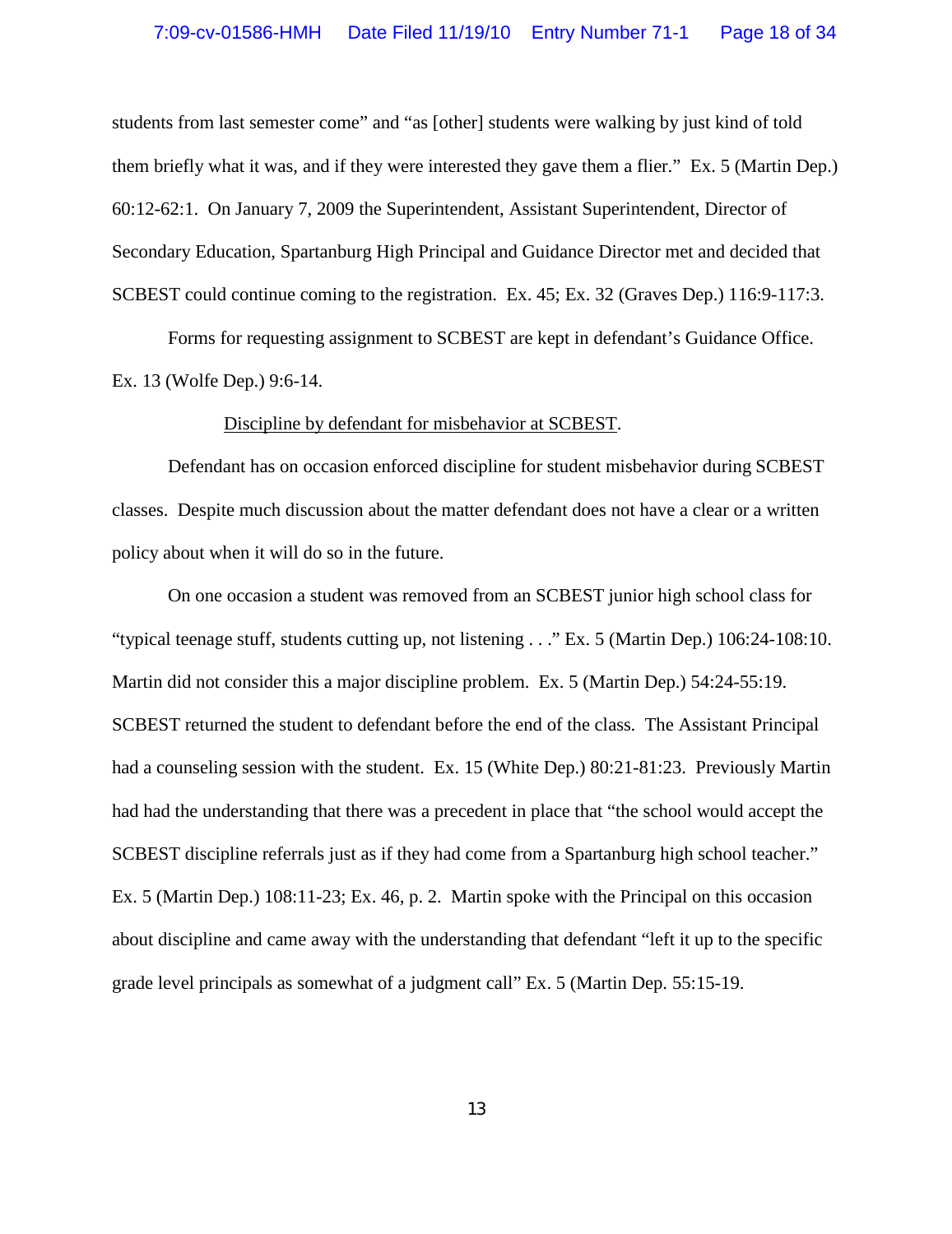Martin also related that two students had gotten into a fight on the SCBEST bus.<sup>8</sup> He thought that defendant had disciplined them for that behavior. Ex. 5 (Martin Dep.) 56:14-18. Martin was unclear whether the rule was that defendant would accept discipline referrals in all cases or only in "egregious" cases. Ex. 5 (Martin Dep.) 108:11-109:9.

The "typical teenage stuff" incident related above led to Martin's April 8, 2009 letter to Superintendent White. Ex. 5 (Martin Dep.) 106:22, 108:9; Exhibit 46. Martin wrote that the Principal [Fitzpatrick] had "agreed to deal with the situation because we had already brought the student back to campus," but further said that he "was given to believe that they had nowhere to put the student since the infraction occurred off campus." Ex. 46, ¶ 3.

Two weeks after Martin's letter three representatives of SCBEST met with the Assistant Superintendent, the Director of Secondary Education, and three Principals. It was agreed that defendant would handle "major discipline problems" and that "[i]f it became necessary to write them up then the grade level principal will make the decision as to how severe the discipline is, based on the school's discipline policy." Ex. 47, p. 1 ¶ 9, 11; Ex. 5 (Martin Dep.) 110:6-15. Defendant declined "to put anything in writing on the discipline issue, other than amending the information given to new principals to include a synopsis of the agreement we reached today." Ex. 47, p. 2 ¶ 4. There is no record that this synopsis was ever prepared. Again, as was the case with homeroom visitation, no clear policy was formulated. Martin's earlier letter to White had said that "[i]f you think it would be helpful for our teachers to receive some training in the discipline policies of the district, I would be happy to look into that possibility." Ex. 46, p. 2,  $\P$  1. At the meeting two weeks later SCBEST was invited "to attend the seminar

<sup>&</sup>lt;sup>8</sup> SCBEST students at schools other than Spartanburg High School are bussed by SCBEST to its teaching location.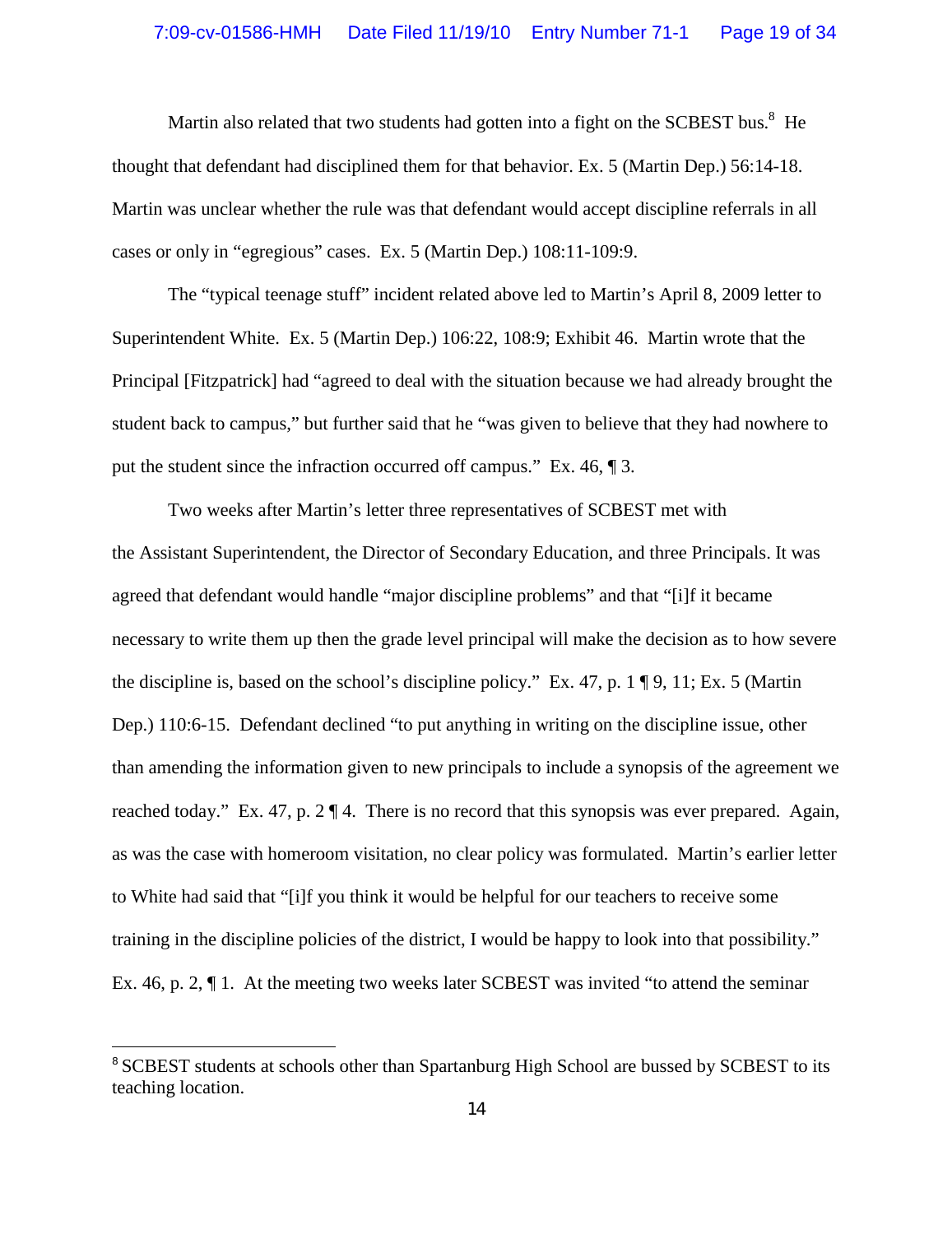[defendant] offer[s] on classroom management." Ex. 47, p.  $2 \P 2$ . This seminar is for new teachers and involves "going over the discipline code, effective ways to manage a classroom," and like matters. Ex. 32 (Graves Dep.) 124:6.

Defendant's Director of Secondary Education testified that the discipline policy as to

SCBEST was that the defendant would handle "a major ordeal." Ex. 32 (Graves Dep.) 122:1-8.

Defendant and SCBEST remain entangled about the matter of discipline.

#### Granting an extra study hall to SCBEST students

When the SCBEST course was not for credit, before 2007, participating students would be released from study hall. After it became an elective credit course students were additionally allowed to be released during an elective class period. Ex. 32 (Graves Dep.)11:17-13:20; 15:13- 17:6; 87:3-12; 112:7-114:4; 115:14-116:2; Ex. 49.

#### The relationship between Martin and Superintendent White

Drew Martin and Superintendent White appear to have formed a close relationship. In June 2008 Martin wrote White and inquired whether SCBEST had to reapply for the coming

school year. White replied:

Drew, Good to hear from you. Hope you are doing well. Maybe we can have coffee one morning this summer and catch up. You can tell me about the successes of the Released Time program and how we might can make it better.

No need to reapply. I checked the policy and there is no mention of it.

Thanks for all you do.

Thomas White Ex. 50, p. 2.

They had coffee later that month. Ex.-50, p. 1. That same day Martin wrote White and

reminded him to schedule a meeting with the high school Principal and the Guidance Director to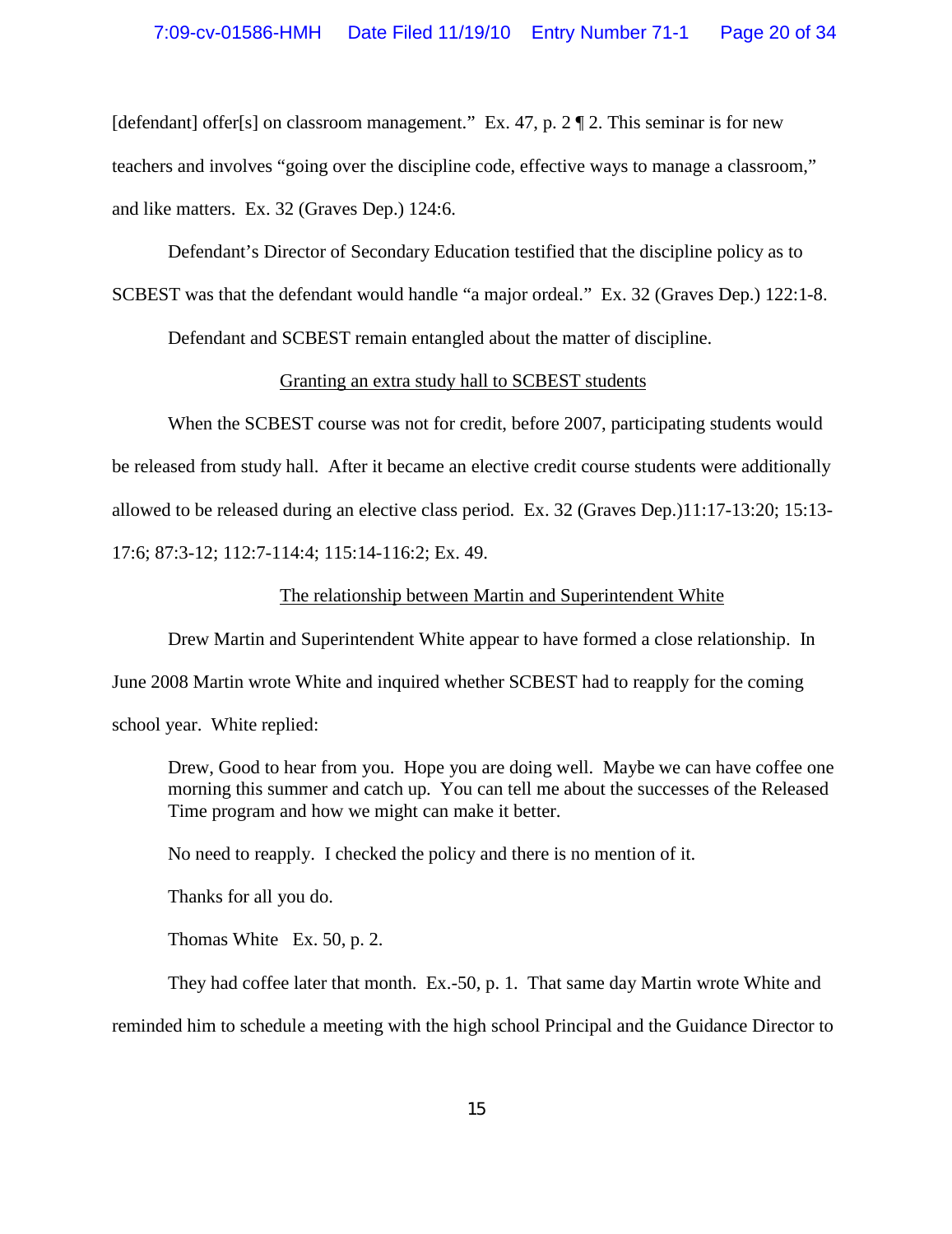discuss the registration process for the SCBEST course. *Id.* White promptly arranged the meeting.

The next day Martin wrote again and raised the issue of whether the Principal and Guidance Director who were to attend the meeting might think he was "going above their heads" by dealing directly with White, the Superintendent. He asked White to explain to them how their meeting had come about. White replied:

You got it. I called the meeting with you and I asked all the questions because I am interested in growing this program.

Thanks, Thomas (*Id.*)

In late September 2008 Martin again wrote White and mentioned that "My wife said that she saw you yesterday at See You At The Pole." Martin again suggested a meeting with the Principal and the Guidance Director about scheduling SCBEST classes. Ex. 51, p. 2. In November Martin again wrote White and suggested that he send him a letter on the issue with copies to the other proposed participants (now including the Assistant Superintendent). *Id.* White replied:

Drew, Good to hear from you. Looking forward to our meeting. Regarding the letter, I wouldn't do it. Generally speaking (which is dangerous), anytime you can handle something with a conversation rather than a letter (especially a letter with other folks copied) you should do so. (That applies to emails and text messages as well). . . .

Have a great weekend. Thomas White

Ex. 51; Ex. 15 (White Dep.) 44:19-47:15, 109:2-13; Ex. 5 (Martin Dep.) 101:14-106:11.

The communications between White and Martin about the study hall issue illustrate how

their relationship worked. In November 2008, Martin wrote to White:

Dr. Pruitt [Assistant Superintendent] and I spoke last week and tentatively planned to meet on Friday the  $21^{st}$ ... There are a few issues I want to address at that meeting, but as I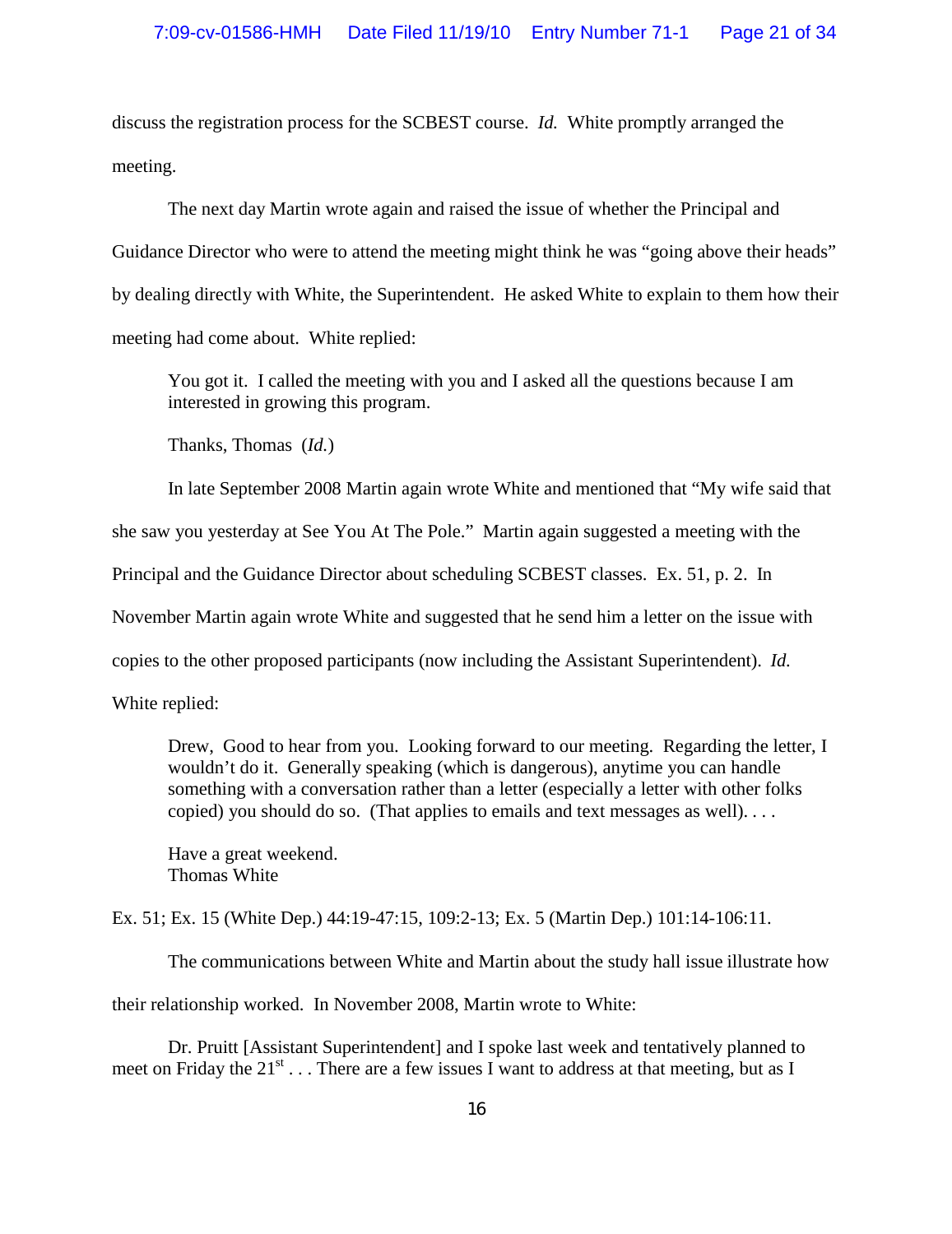mentioned this summer the main issue is the question of whether or not a student participating in my class should have any effect on their study hall schedule . . .

Ex. 51.

The meeting occurred as scheduled and was attended by Supt. White, Dr. Pruitt, the Guidance Counselor, the Director of Secondary Education, Drew Martin and another SCBEST representative. Ex. 48; Ex. 32 (Graves Dep.) 112:25-113:12; Ex. 13 (Wolfe Dep.) 40:7-41:6. On December 9 Martin wrote White "to see if any decisions have been made in response to the meeting we had a few weeks ago. I am particularly concerned about the issue of them having to have a study hall in order to register." Ex. 51, p. 1. White responded:

I don't want to over commit right now, but I'm fairly certain that the senior study hall issue will be resolved to your liking."

## *Id.*

In April 2009 Martin started his letter to White with the hope that White was "enjoying holy week." Ex. 46; Martin 106:22-107:3.

## 3. Other matters

### Grade Point Average and Emoluments

The SCBEST grade is factored into the student's GPA. GPA is an important consideration in college admissions. Ex. 8 (Seay Dep.) 26:16-17. The giving of a grade is a "very important" function for defendant. Ex. 15 (White Dep.) 69:24-70:1. Numerous scholarships require that the applicant have a certain GPA or higher. Ex. 32 (Graves Dep.) 68:20-69:2. *See, e.g.,* S.C. Code Sec. 59-149-50(A) (LIFE scholarship depends on GPA). GPA is a qualifier for defendant's Honor Roll (which is featured at graduation), Beta Club, Valedictorian, and Salutatorian. Ex. 15 (White Dep.) 57:19-58:13; 64:10-16; 69:16-20; Ex. 32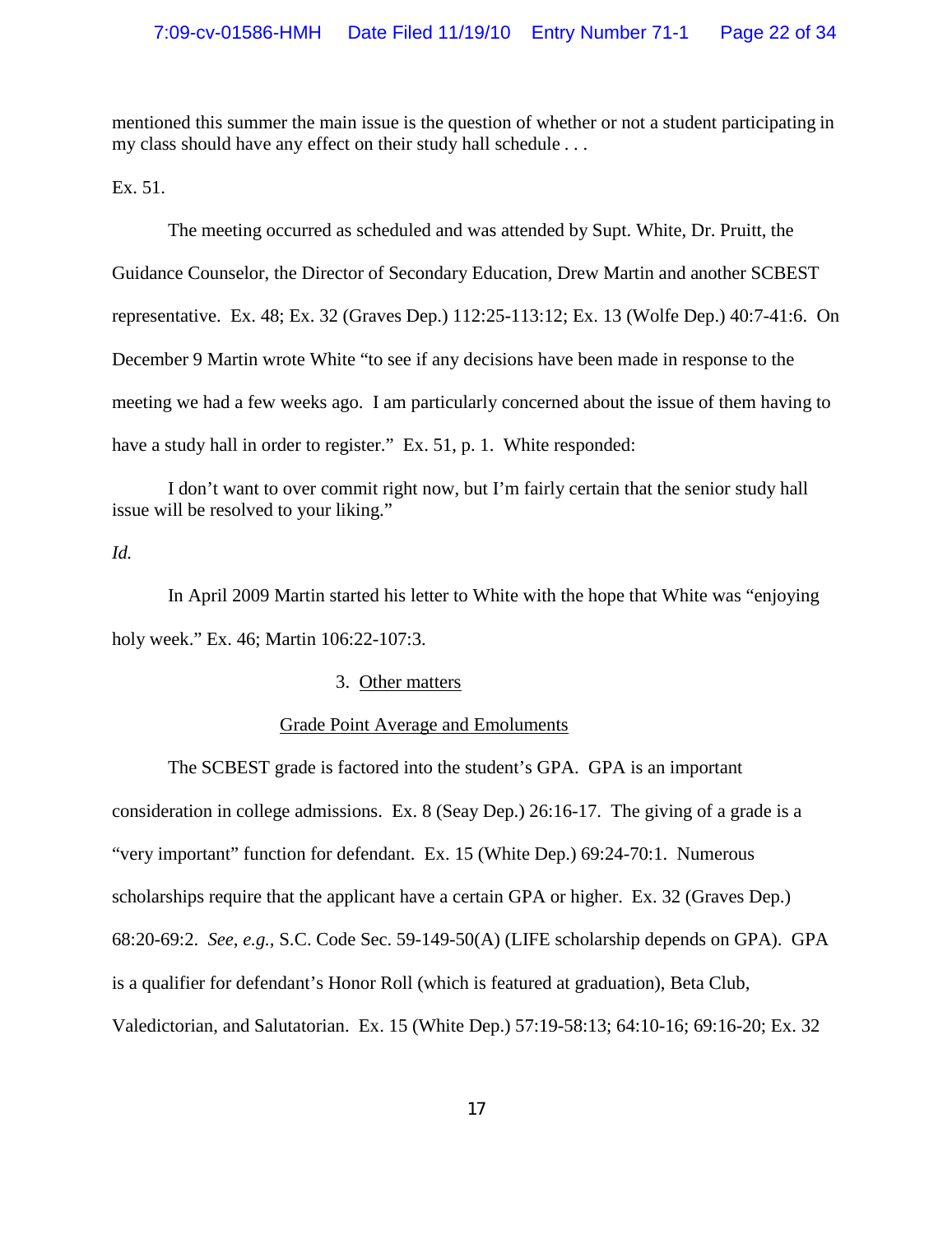(Graves Dep.) 68:5-70:9. An SCBEST student who makes a high grade could qualify for Valedictorian in lieu of a student who took no religious instruction courses.

## Religious observances at Spartanburg High School

Defendant's schools feature numerous symbolic celebrations of Christianity. In 2009- 2010 at the assemblies for Veterans' Day and for Black History Month there was a speaker who mentioned Christian themes and supported Christianity. At Graduation a student delivered a Christian prayer. At Senior Recognition Day a speaker mentioned Christianity a couple of times. In previous years the assemblies usually included Christian prayers or positive references to Christianity. Melissa Moss Affidavit ¶ 5.

## Available private schools

In Spartanburg County there are 5 Christian and 1 nonsectarian<sup>9</sup> private schools offering tenth, eleventh and twelfth grades (Source: Nat'l Center for Educ. Statistics, U.S. Department of Education, Private School Universe Survey 2008-09. http:::nces.ed.gov:surveys:pss, last visited 11-3-2010.) In South Carolina in 2008 the population was 10% Catholic, 73% other Christians, 2% other religions, 10% no religion, and 4% don't know:refused to answer.

http:::b27.cc.trincoll.edu:weblogs:AmericanReligionSurvey-ARIS:reports:part3c\_geog.html (last visited 11-4-2010).

<sup>9</sup> Spartanburg Day School.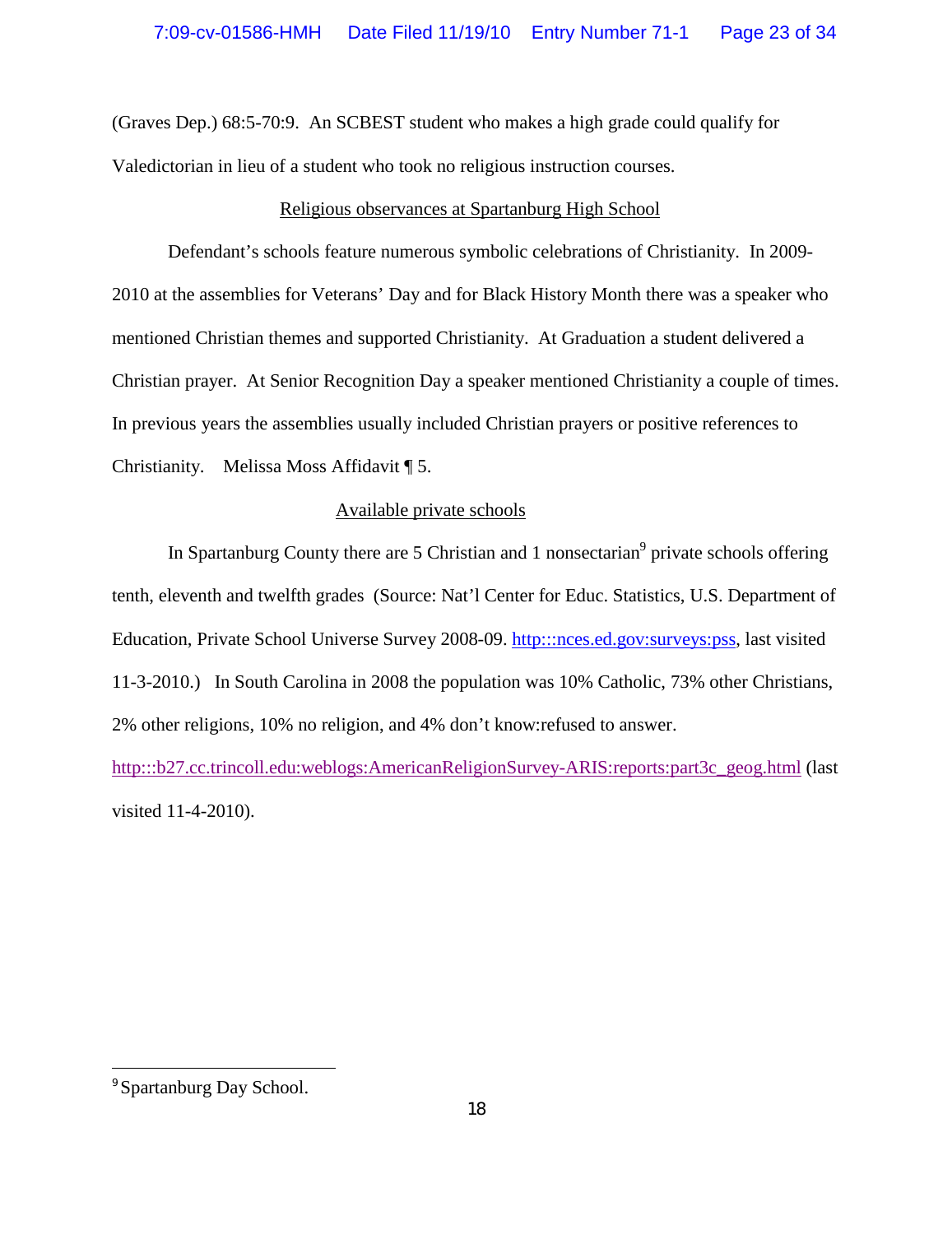#### III. ARGUMENT

1.

## The individual plaintiffs have standing because they are parents and children subject to released time and because they are emotionally harmed by it. The plaintiff Freedom From Religion Foundation, Inc. has organizational standing.

Plaintiffs rely upon the Court's previous Opinion & Order, dkt. 57, at 5-8, and upon *Suhre v. Haywood County*, 131 F. 3d 1083 (4<sup>th</sup> Cir. 1997).

2.

Defendant's grant of academic credit violates the Establishment Clause because it appears that its primary effect is to aid religion, its predominant purpose is to prefer religion in general and Christianity in particular, and it allows a religious organization to exercise governmental power.

In *McCollum v. Board of Education*, 333 U.S. 203, 209, 68 S. Ct. 461, 92 L. Ed. 649

(1948), the Court held that a public school program that allowed outside religious instruction in public school classrooms and involved "close cooperation" between administrators and clergy violated the Establishment Clause. Four years later in *Zorach v. Clauson*, 343 U.S. 306, 72 S. Ct. 679, 96 L. Ed. 1954 (1952), the Court held that allowing students to be released to attend off-campus religious exercises, not subject to school control except as to truancy, did not violate the Establishment Clause. Two decades later the Court formulated the venerable tripartite Establishment Clause test still used today. *Lemon v. Kurtzman*, 403 U.S. 602, 97 S. Ct. 2105, 29 L. Ed. 2d 745 (1971).

*Lemon* poses three tests for Establishment Clause cases: whether there is a secular purpose for defendant's actions; whether their principal or primary effect is to advance or inhibit religion;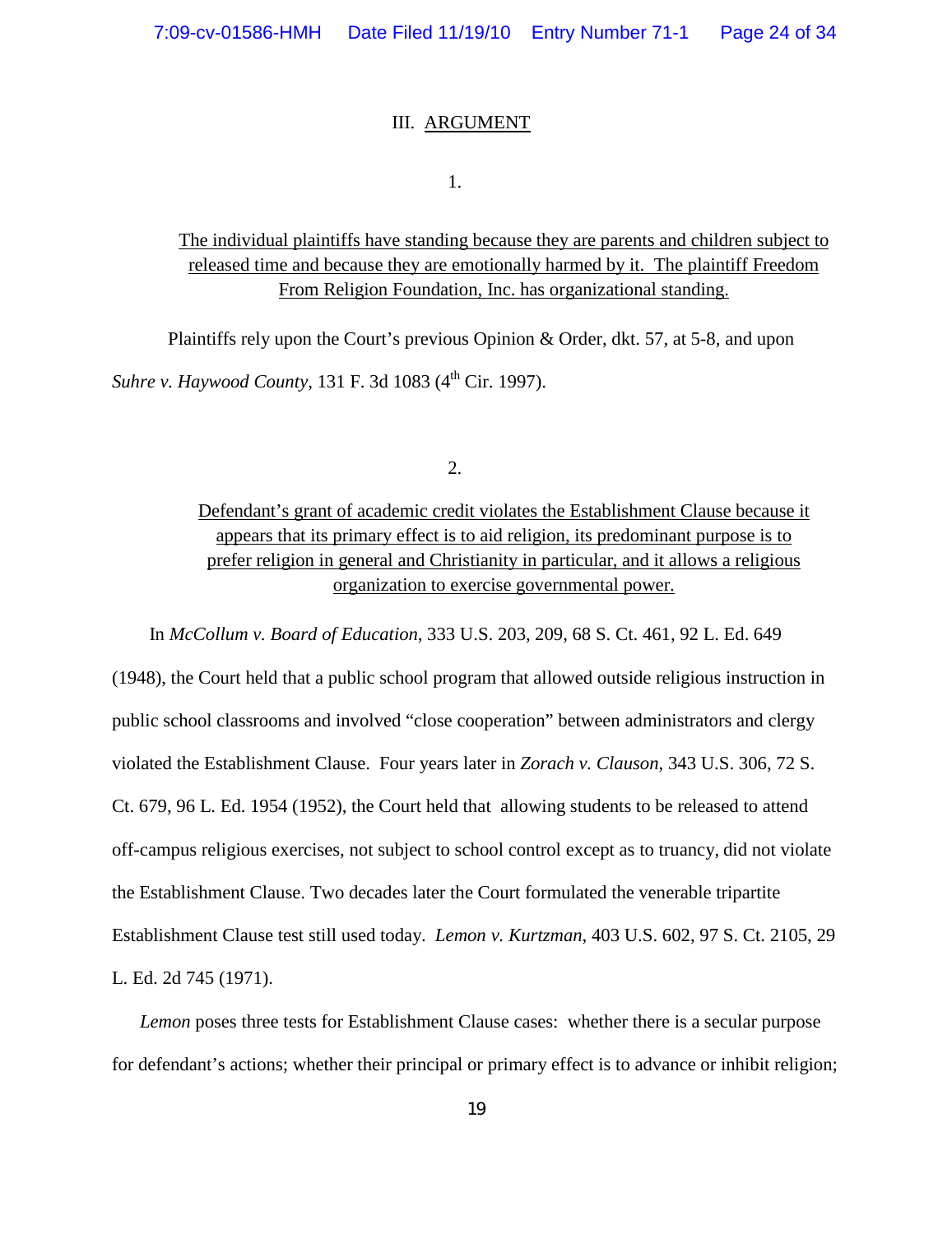and whether defendant is excessively entangled with religion. *See, Lambeth v. Bd. of Comm'rs,* 407 F. 3d 266, 269 (4th Cir. 2005), *cert. denied* 546 U.S. 1015 (2005). Governmental action must pass all three tests to be constitutional. *Id.* In *Allegheny County v. ACLU*, 492 U.S. 573, 592-94, 109 S. Ct. 3086, 106 L. Ed. 2d 472 (1989), the Court glossed the *Lemon* "primary effect" test to include an "endorsement" test which prohibits government from "appearing to take a position on questions of religious belief." *Lambeth, supra,* 407 F. 3d at 269. The third *Lemon* test, excessive entanglement, is now also an aspect of the second test. *Agostini v. Felton,* 521 U.S. 203, 233, 117 S. Ct. 1997, 138 L. Ed 2d 391 (1997). Each test is to be applied from the perspective of an objective observer aware of the history and implementation of the matter at issue. *Santa Fe Indep. Sch. Dist. v. Doe*, 530 U.S. 290, 308, 120 S. Ct. 2266, 147 L. Ed 2d 295 (2000).

In *Smith v. Smith*, 391 F. Supp. 443, 450 (W.D. Va. 1975), the Court was presented, post-*Lemon*, with a case substantially indistinguishable from *Zorach.* The Court held that *Zorach* did not control and that released time violated the "principal or primary effect" test of *Lemon.* On appeal the Court of Appeals agreed, in the abstract. "If we were to decide this case solely by direct application of the tripartite test . . . we would be inclined to agree with the district court's overall conclusion that the release-time program is invalid" under the primary or principal effect *Lemon* test. *Smith v. Smith,* 523 F. 2d 121, 124 (4th Cir. 1975), *cert. denied*, 423 U.S. 1073, 96 S. Ct. 856, 47 L. Ed. 2d 83 (1976). But, after the district court's decision and before decision in the court of appeals, the Supreme Court had decided *Meek v. Pittenger*, 421 U.S. 349, 95 S. Ct. 1753, 44 L. Ed. 2d 217 (1975), in which it expressly cited *Zorach* as viable authority. 523 F. 2d at 124. The Circuit Court concluded from this citation that *Zorach* was still good law, and that off-campus release time programs of the *Zorach* variety therefore must have only an indirect and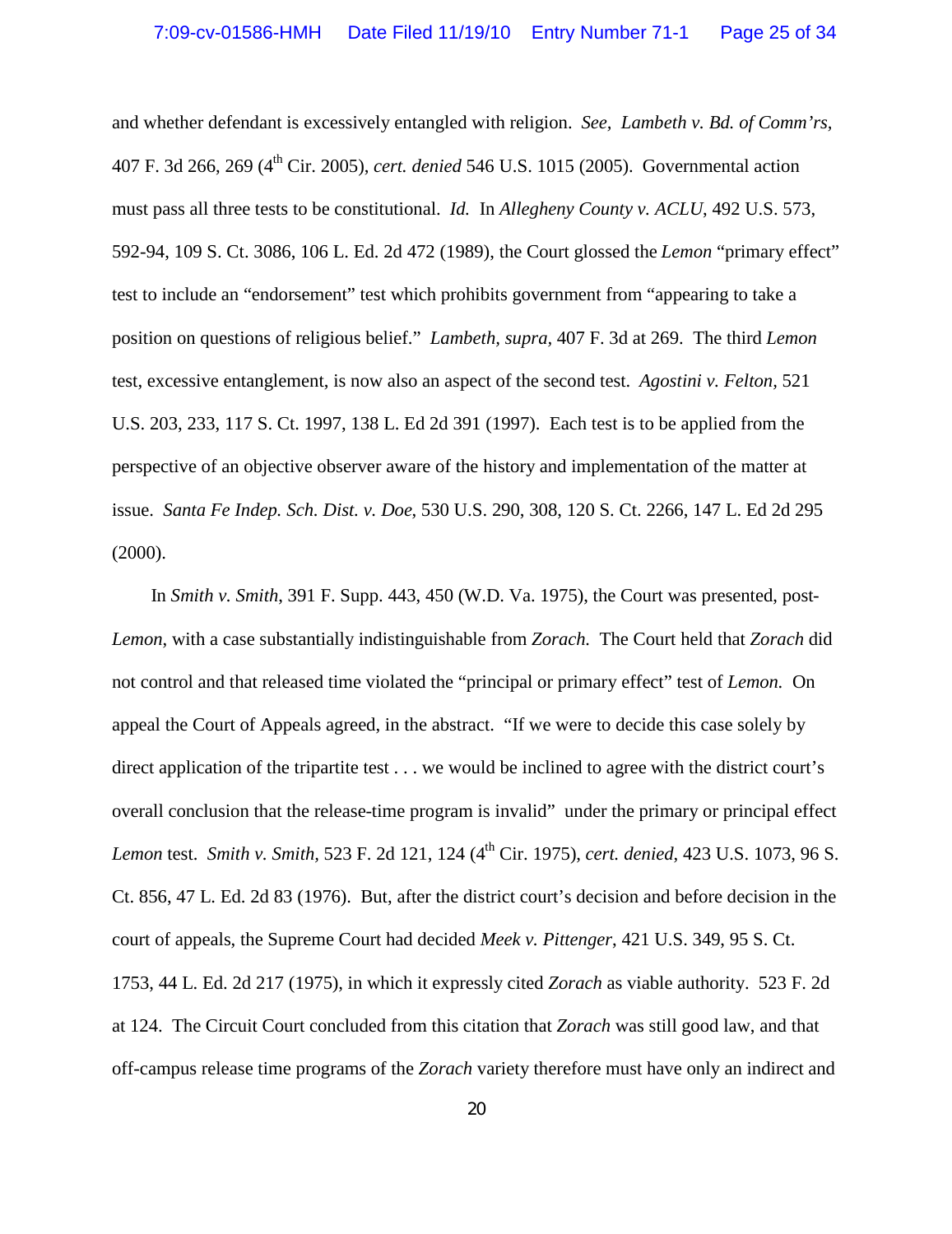not a primary effect of advancing religion. Finding the case before it indistinguishable on the facts from *Zorach,* and because of *Meek* finding *Zorach* to be controlling law, the Fourth Circuit reversed.

The Court marked the essential distinction between *McCollum* and *Zorach* as being that in *McCollum* "the force of the public school was used to promote . . .instruction" by the religious teacher being put into the position of authority held by the regular teacher. 523 F. 2d 123-24 n. 6, *quoting Zorach*, 343 U.S. at 315, and *citing Abington School Dist. v. Schempp*, 374 U.S. 203, 230, 83 S. Ct. 1560, 10 L. Ed 2d 844 (1963), at 262-63 (Brennan, J., concurring).

A.

## Defendant's grant of academic credit violates the Establishment Clause because it appears that its primary effect is to aid religion.

Defendant directly aided SCBEST in many ways. It supplied SCBEST with the names and

addresses of parents of incoming students.<sup>10</sup> This was not publicly available information.<sup>11</sup>

Defendant thought that SCBEST's February 2007 letter was not accurate and needed rebuttal and

drafted a reply, but did not send it because SCBEST requested that it not do so.<sup>12</sup> SCBEST has

been allowed to make presentations in homerooms.<sup>13</sup> *See, Doe v. Shenandoah Cty. Sch. Bd.,* 737

F. Supp. 913 (W.D. Va. 1990)(allowing in-class recruiting distinguishes case from *Zorach*).

<sup>11</sup> This action violated 20 U.S.C. 1232g(a)(5)(A). Defendant is subject to this statute because it receives federal funds. 20 U.S.C. 1232g(a)(3); "Report to the Community," <www.spartanburg7.org:about:records> (last visited Nov. 9, 2010). "Directory information" includes student names and addresses. 20 U.S.C. 1232g(a)(5)(A). Public release of directory information requires that it be designated as such by the school and parents given a reasonable time to withhold consent to its release. 20 U.S.C. 1232g(a)(5)(B). Defendant has not designated any directory information. Ex. 52. Defendant is of course entitled to communicate with parents, but by allowing SCBEST to do so in its stead, it treats SCBEST as its proxy.

<sup>10</sup> *See* text *supra,* p. 8.

<sup>12</sup> *See* text *supra,* pp. 9-10.

<sup>13</sup> *See* text *supra,* p. 12.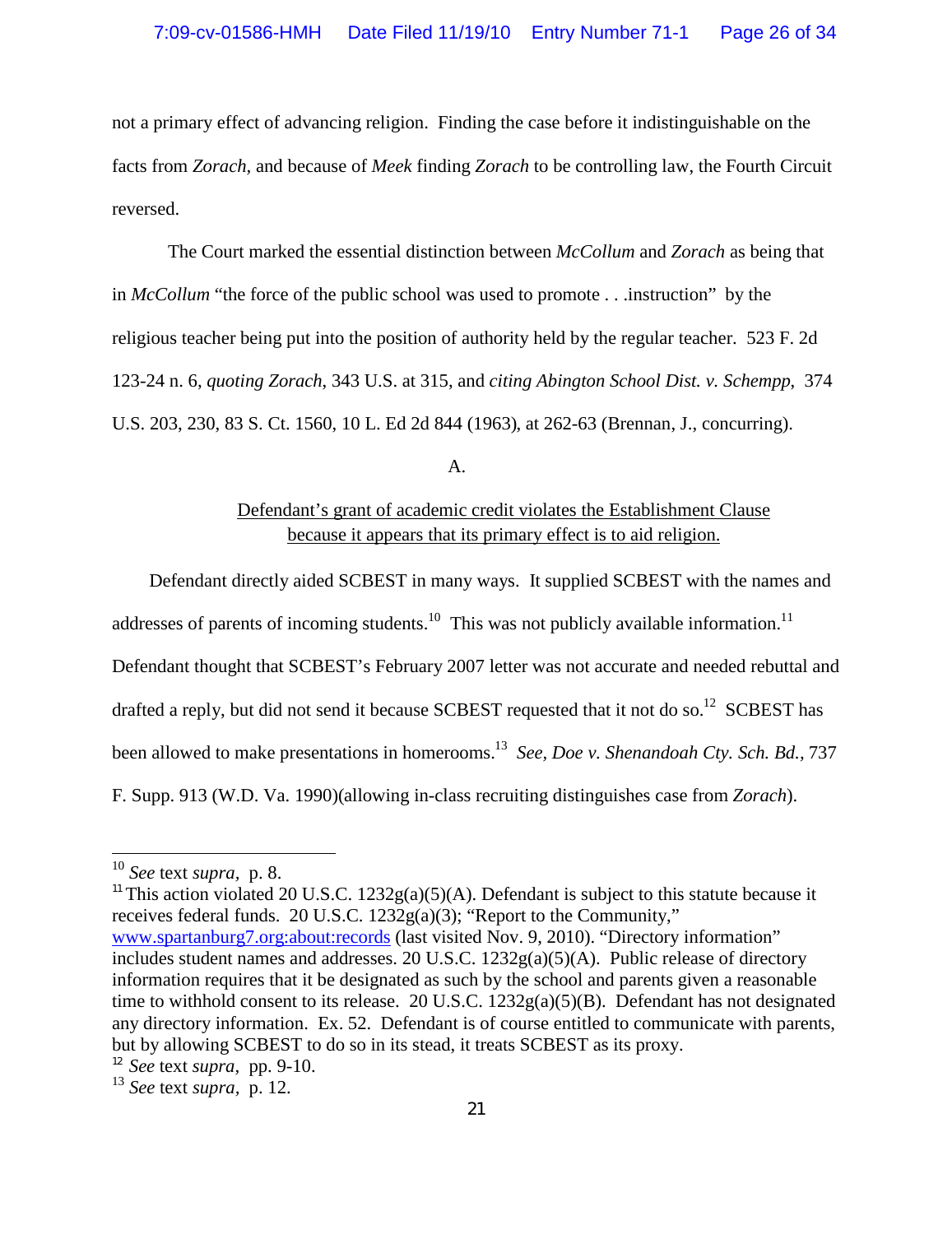SCBEST has been allowed to make promotional presentations at registration.<sup>14</sup> On two occasions defendant enforced discipline for misbehavior during released time.<sup>15</sup>

Defendant also closely cooperated with SCBEST throughout the development and implementation of released time. The Policy was developed "in concert" with SCBEST.<sup>16</sup> SCBEST's religious point of view was welcome to defendant. An SCBEST Director wrote Chairman Hurst about how Bible education improved children's lives.<sup>17</sup> Bridges and Hartgrove supplied several proposed policies to defendant.<sup>18</sup> SCBEST was publicly thanked for its "contribution."<sup>19</sup> Dr. Tobin forwarded Hartgrove's draft letter on to Hurst for his use.<sup>20</sup> There were a multitude of meetings between SCBEST and defendant, with defendant often represented by three or more administrators. Chairman Hurst and Dr. Tobin allowed SCBEST to be closely involved in this process. Defendant invited SCBEST to attend defendant's classroom management seminar.<sup>21</sup> Forms for requesting assignment to release time are kept in defendant's Guidance Office.<sup>22</sup>

Dr. White took Drew Martin under his wing and guided him through the administrative process. He asked Martin how defendant could "make it [the SCBEST program] better."<sup>23</sup> He told Martin that he communicated directly with him rather than going through channels because

<sup>23</sup> *See* text *supra*, p. 15.

<sup>14</sup> *See* text *supra,* pp. 12-13.

<sup>15</sup> *See* text *supra,* pp. 13-14.

<sup>16</sup> *See* text *supra,* p. 7.

<sup>17</sup> *See* text *supra,* p. 5.

<sup>18</sup> *See* text *supra,* pp. 5, 7-8.

<sup>19</sup> *See* text *supra*, p. 7.

<sup>20</sup> *See* text *supra*, p. 10.

<sup>21</sup> *See* text *supra*, pp. 14-15.

<sup>&</sup>lt;sup>22</sup> See text *supra*, p. 13. The Oregon Attorney General has ruled that this violates the religious neutrality requirements of the Oregon Constitution. 1989 Ore. AG Lexis 32 \*7.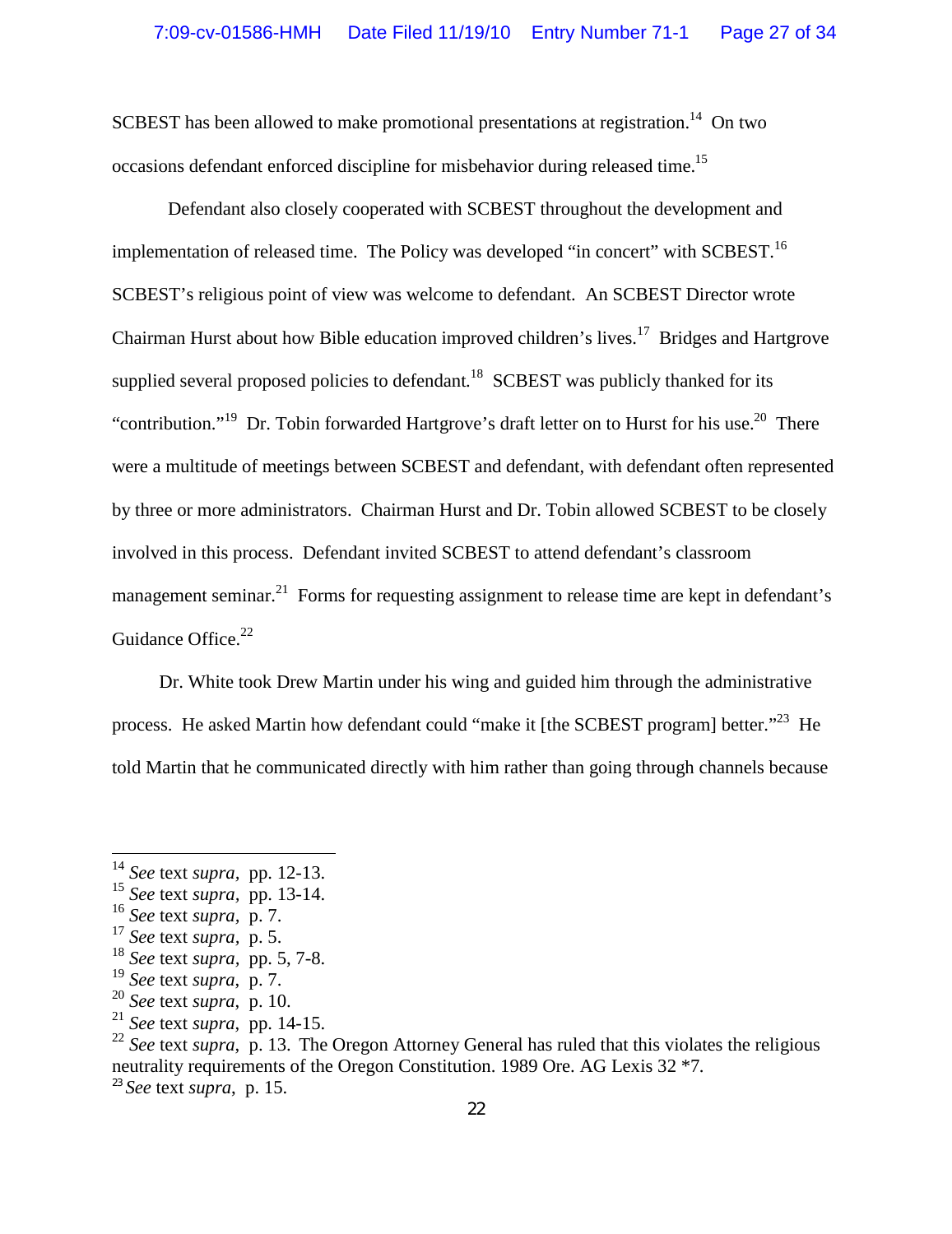"I am interested in growing this program."<sup>24</sup> White made himself into an advocate for SCBEST, setting up meetings at Martin's request.<sup>25</sup> Martin expressed the hope that White was "enjoying" holy week." $^{26}$ 

This case is similar in its religious effect to *Larkin v. Grendel's Den*, 459 U.S. 116, 103 S. Ct. 505, 74 L. Ed. 2d 297 (1982). Just as defendant here has given a religious organization uncontrolled power over granting academic credit, in *Larkin* churches were given uncontrolled power over liquor licenses. The Court held that this violated the effect prong of *Lemon* because the churches were given standardless power which could be exercised for religious reasons, 459 U.S. at 125, and because "the mere appearance of a joint exercise of legislative authority by Church and State provides a significant symbolic benefit to religion in the minds of some by reason of the power conferred." 459 U.S. at 125-25. That analysis fits this case like a hand in a glove. When churches control academic credits, Church and State are symbolically joined in exercising governmental power over education. SCBEST can give an A+ for a good reason, a bad reason, or no reason at all. There is nothing to stop it from giving an A+ for religious piety.

Defendant's course of conduct, objectively considered, is an endorsement of religion. None of the aid given to SCBEST removes any burden on religious exercise; it only gives governmental power to a religious organization. "Close cooperation in practice between the school authorities and the religious council," which the record here shows, is forbidden by *McCollum v. Bd. Educ., supra,* 333 U.S. at 209. A school district must use "the least entangling administrative alternative" in dealing with religious released time programs. *Lanner v. Wimmer*, 662 F. 2d 1349, 1358 ( $10^{th}$  Cir. 1981). Giving out protected addresses, not sending letters that

<sup>24</sup> *See* text *supra*, p. 16.

<sup>25</sup> *See* text *supra,* pp. 16-17.

<sup>26</sup> *See* text *supra,* p. 17.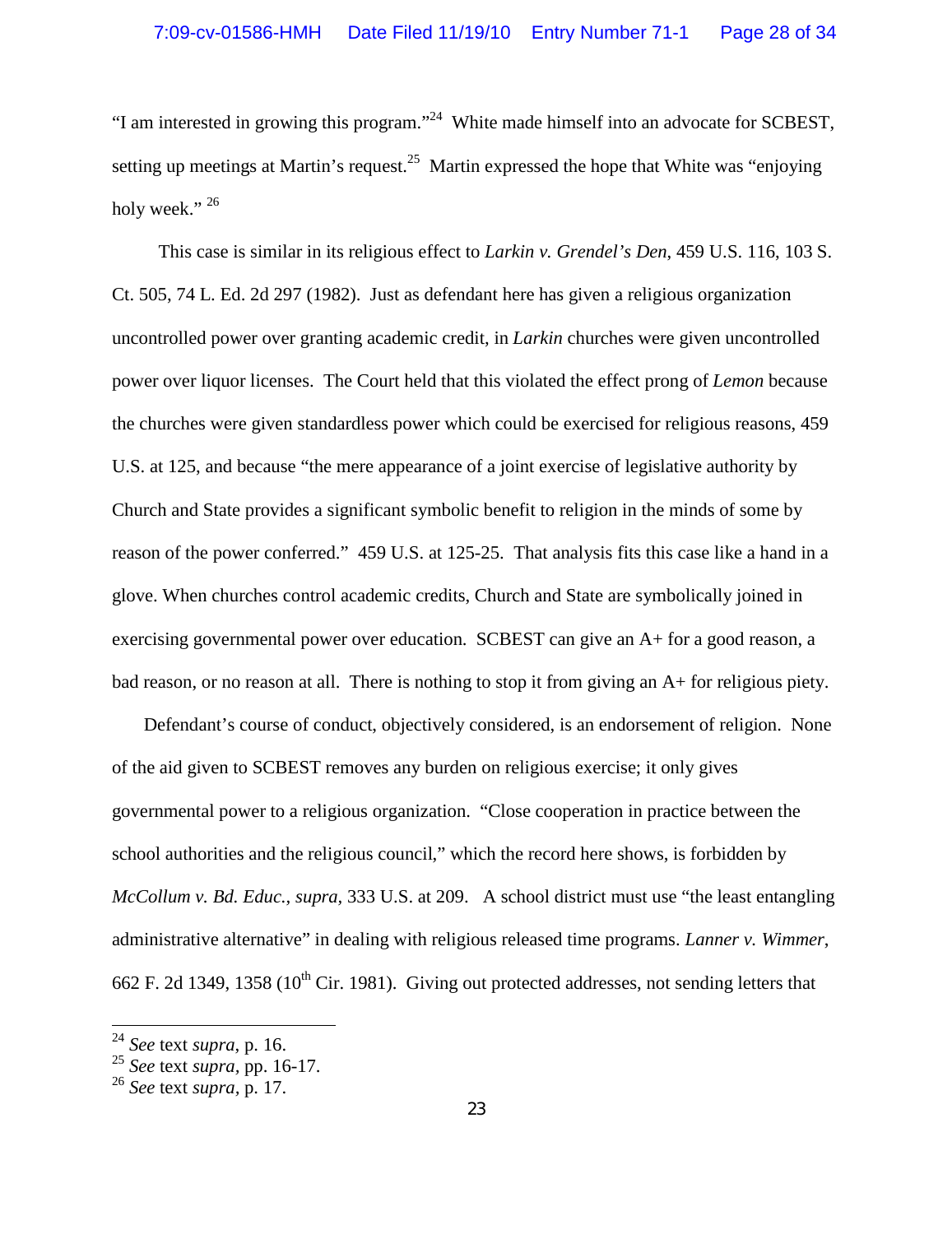might diminish SCBEST's reputation, allowing homeroom presentations, enforcing discipline, having the attitude of wanting to grow a religious program, offering to have the religious organization attend school seminars, is far removed from "the least entangling administrative alternative." It objectively indicates a primary effect of advancing religion. The government is allowing a religious entity to give public school grades. As Drew Martin testified about the SCBEST course, "it's an elective now." (Martin Dep. 67:6-68:4; Ex. 20).

#### B.

## Defendant's grant of academic credit violates the Establishment Clause because it appears that its predominant purpose is to prefer religion in general and Christianity in particular.

Purpose is a state of mind, *Wallace v. Jaffree,* 472 U.S. 38, 56, 105 S. Ct. 2479, 86 L. Ed. 2d 29 (1985), usually to be gathered from the circumstances. *NCCLU v. Constangy,* 947 F. 2d 1145, 1149-50  $(4<sup>th</sup>$  Cir. 1991). Whether the government's purpose is secular or religious is to be determined from the point of view of the objective observer, familiar with the history and implementation of the practice. *McCreary County v. ACLU*, 545 U.S. 844, 862, 125 S. Ct. 2722, 162 L. Ed. 2d 729 (2005). Secular purpose must "predominate," it "must be the primary purpose," to be sufficient, *id.,* at 865, *citing Edwards v. Aguillard*, 482 U.S. 578, 590, 594, 107 S. Ct. 2573, 96 L. Ed. 2d 510 (1987) ("primary purpose"), and *Stone v. Graham,* 449 U.S. 39, 41,101 S. Ct. 192, 66 L. Ed. 2d 199 (1980)("pre-eminent purpose") The test formerly obtaining in the Fourth Circuit, that religious purpose is shown only if the governmental action is "entirely motivated by a purpose to advance religion," *Mellen v. Bunting*, 372 F. 3d 355, 372 (4<sup>th</sup> Cir. 2003), is not good law after *McCreary County.*

The direct aid that defendant gave to SCBEST – giving out protected addresses, not sending letters that would have embarrassed SCBEST, and the like – shows a purpose to aid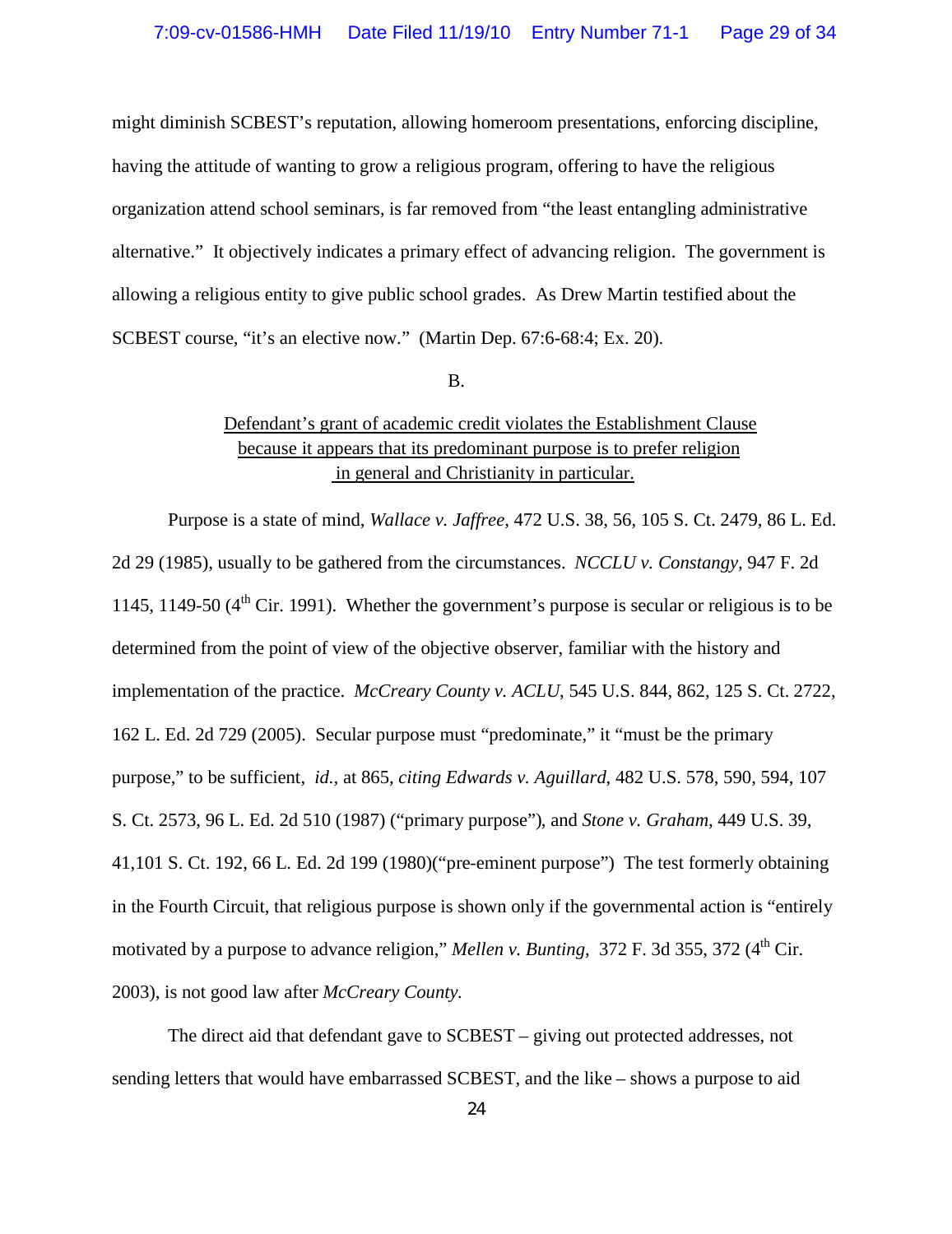religion. The same is true of the close cooperation, particularly the religiously stoked favoritism of Superintendent White for SCBEST. For years now SCBEST has had the ear of defendant's Chair and then Superintendent, with high-level administrators holding multiple meetings to deal with its concerns. SCBEST and defendant have been anything but separate. SCBEST is a favorite project of Superintendent White.

The last-minute change to the Policy so as to authorize only transfer credits shows a further purpose: to prevent dissident and non-Christian religious groups from offering released time. The Released Time Credit Act allowed direct elective credit to be awarded to any religious organization. The January motion passed by defendant allowed direct credit to SCBEST. The Policy as read in February allowed direct credit. But, defendant enacted a Policy that allowed only transfer credit through an accredited school. The March 2007 change in language from "may award" to "will accept" meant, according to the Director of Secondary Education who made it, that the transfer credit had to come through an accredited school. Ex. 14 (McDaniel Dep.) 32:9-18. The Guidance Director did not recall, in his 36 years at Spartanburg High, another instance of a grade from an unaccredited school coming to defendant through an accredited school. Ex. 13 (Wolfe Dep.) 8:8-14; 20:18-21:19. In Spartanburg County, where there are five Christian and 1 private schools, other religions are effectively shut out from offering released time, for lack of a sponsor. Oakbrook reviewed the SCBEST course to determine if it was "a course that we would have at our school." Ex. 8 (Seay Dep.) 15:14-16:16. Oakbrook approved the arrangement with SCBEST because "we were attempting to do something to support the Christian community." Ex. 10 (Smith Dep.) 28:4-11. They would not have done so for a religion not doctrinally acceptable to them.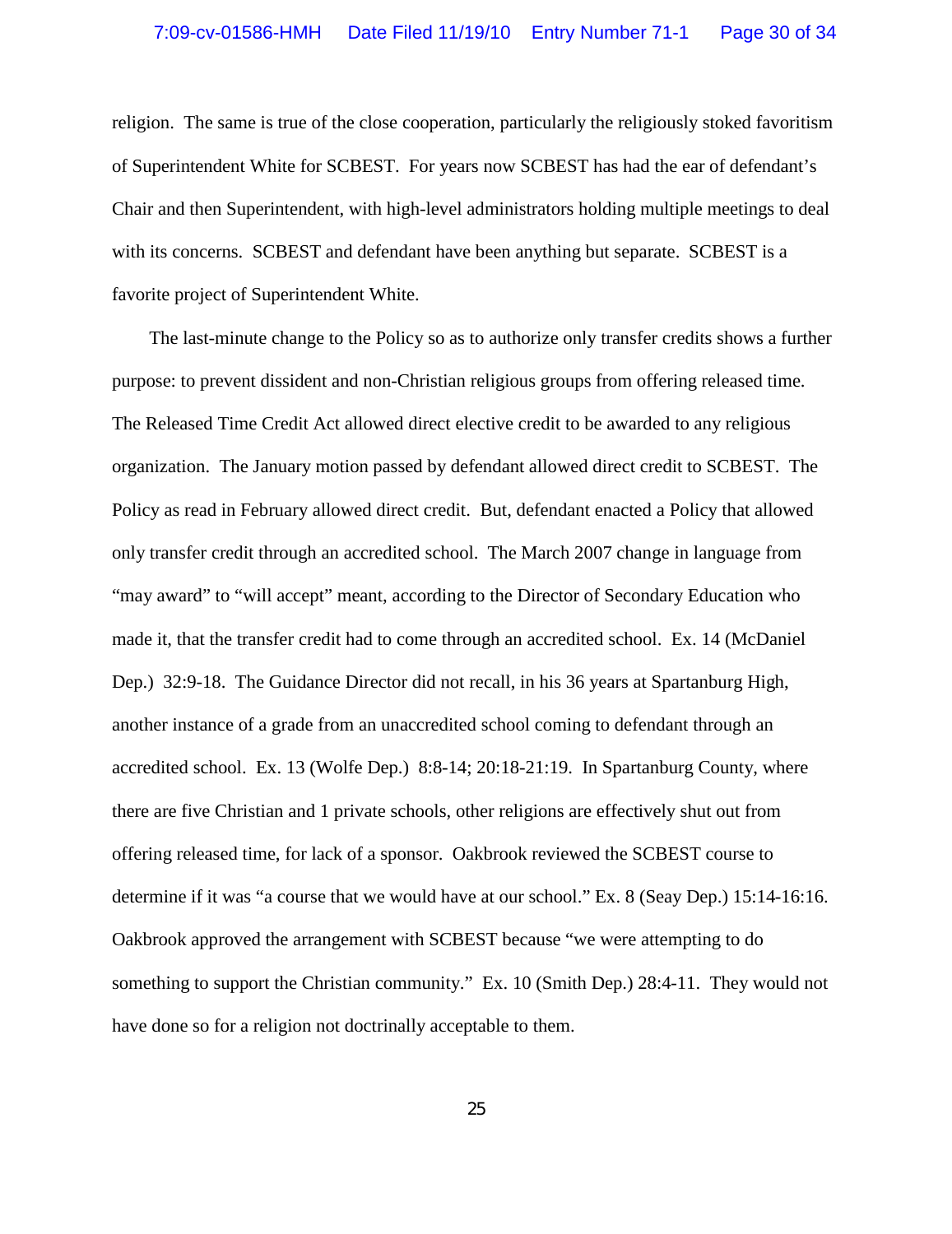Defendant knew that the Transfer Regulation<sup>27</sup> was not a problem for accredited Oakbrook but it would be a problem for unaccredited SCBEST. Paragraph 3 of the Transfer Regulations would require that defendant examine the content of a religious course coming from an unaccredited school.  $^{28}$  The requirement that all released time credits come through an accredited school disadvantages religions for which there is no welcoming religious school available.

The predominant purpose of the last-minute change to allow only transfer credits was to disfavor non-Christian and dissident release-time courses, by requiring in practice that credits be transferred only from accredited schools. The objective facts of the Transfer Regulations, SCBEST's unaccredited status, and the acceptance of the grade through Christian Oakbrook objectively demonstrate sectarian favoritism. Defendant can justify this discrimination between sects and religions only by showing a compelling interest. *Larson v. Valente,* 456 U.S. 228, 102 S. Ct. 1673, 72 L. Ed. 2d 33 (1982).

3. If a student transfers from a school, which is not accredited, he or she shall be given tests to evaluate prior academic work and/or be given a tentative assignment in classes for a probationary period."

 $^{28}$  Application of paragraph 3 of the Transfer Regulations to SCBEST would offend the Establishment Clause because defendant may not give tests to evaluate religious instruction and may not offer a course in religious instruction. *School Dist of Abington Twp. v. Schempp, 374 U.S. 203, 83 S. Ct. 1560, 10 L. Ed. 2d 844 (1963); Cf.,* S.C. Code Sec. 59-29-230, "Old and New Testament era courses."

<sup>&</sup>lt;sup>27</sup> The Transfer Regulation of the South Carolina Department of Education, R 43-273, provides in part:

<sup>&</sup>quot;Grades 9-12:

Transfer of Students . . .

<sup>2.</sup> Units earned by a student in an accredited high school of this state or in a school of another state which is accredited under the regulations of the board of education of that state, or the appropriate regional accrediting agency . . . will be accepted under the same value which would apply to students in the school to which they transferred.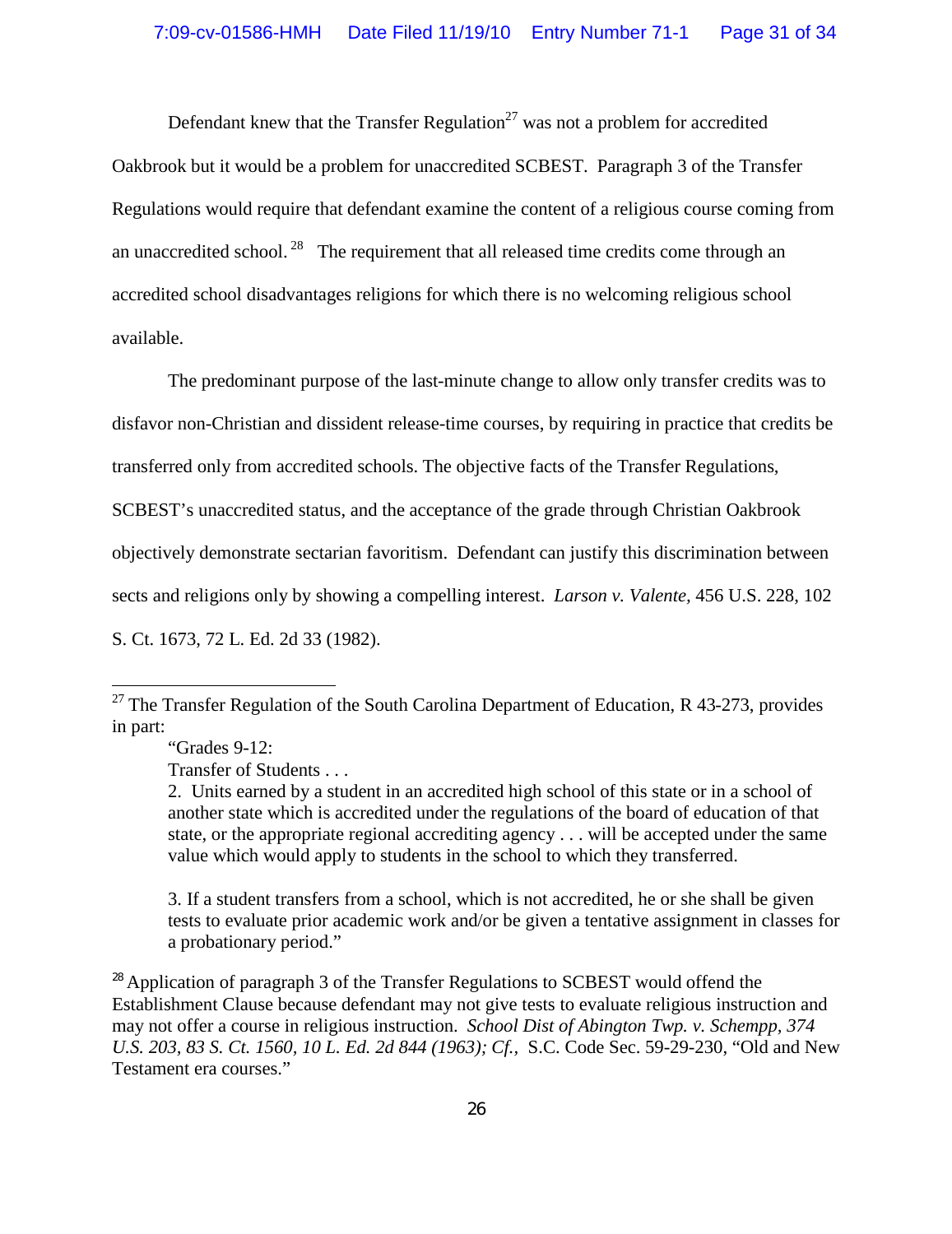C.

Defendant's grant of academic credit violates the Establishment Clause because it allows a religious organization to exercise governmental power.

Defendant's donation to a religious institution of its governmental power to give a public

school academic grade excessively entangles it with religion. In *Larkin v. Grendel's Den*, *supra*,

459 U.S. 116 (1982), the Court held that the statute at issue there also offended the entanglement

prong of the *Lemon* test. The Court first quoted from *Lemon, supra,* 403 U.S. at 625:

Under our system, the choice has been made that government is to be entirely excluded from the area of religious instruction and *churches excluded from the affairs of government.*

459 U.S. at 126 (emphasis in original). The Court then adverted to the "core rationale" of the

Establishment Clause, going back a century and a half to South Carolina law:

The structure of our government has, for the preservation of civil liberty, rescued the temporal institutions from religious interference. On the other hand, it has secured religious liberty from the invasion of civil authority. *Watson v. Jones*, 13 Wall. 679, 730, 20 L. Ed. 666 (1872), *quoting Harmon v. Dreher,* 1 Speers Eq. 87, 120 (S.C. App. 1843).

459 U.S. at 126. This meant that "[t]he Framers did not set up a system of

government in which important, discretionary governmental powers would be delegated to . . .

religious institutions." *Id.* Applying this core rationale to implementation of the statute, its

delegation was held unconstitutional because it

substitute[d] the unilateral and absolute power of the church for the reasoned decisionmaking of a public legislative body acting on evidence and guided by standards, on issues with significant economic and political implications.

459 U.S. at 127.

Giving a high school grade is a discretionary governmental function. It involves

evaluation and judgment. One grade can be the difference between getting and not getting a high

school diploma or being accepted by a desired college. Defendant has given SCBEST complete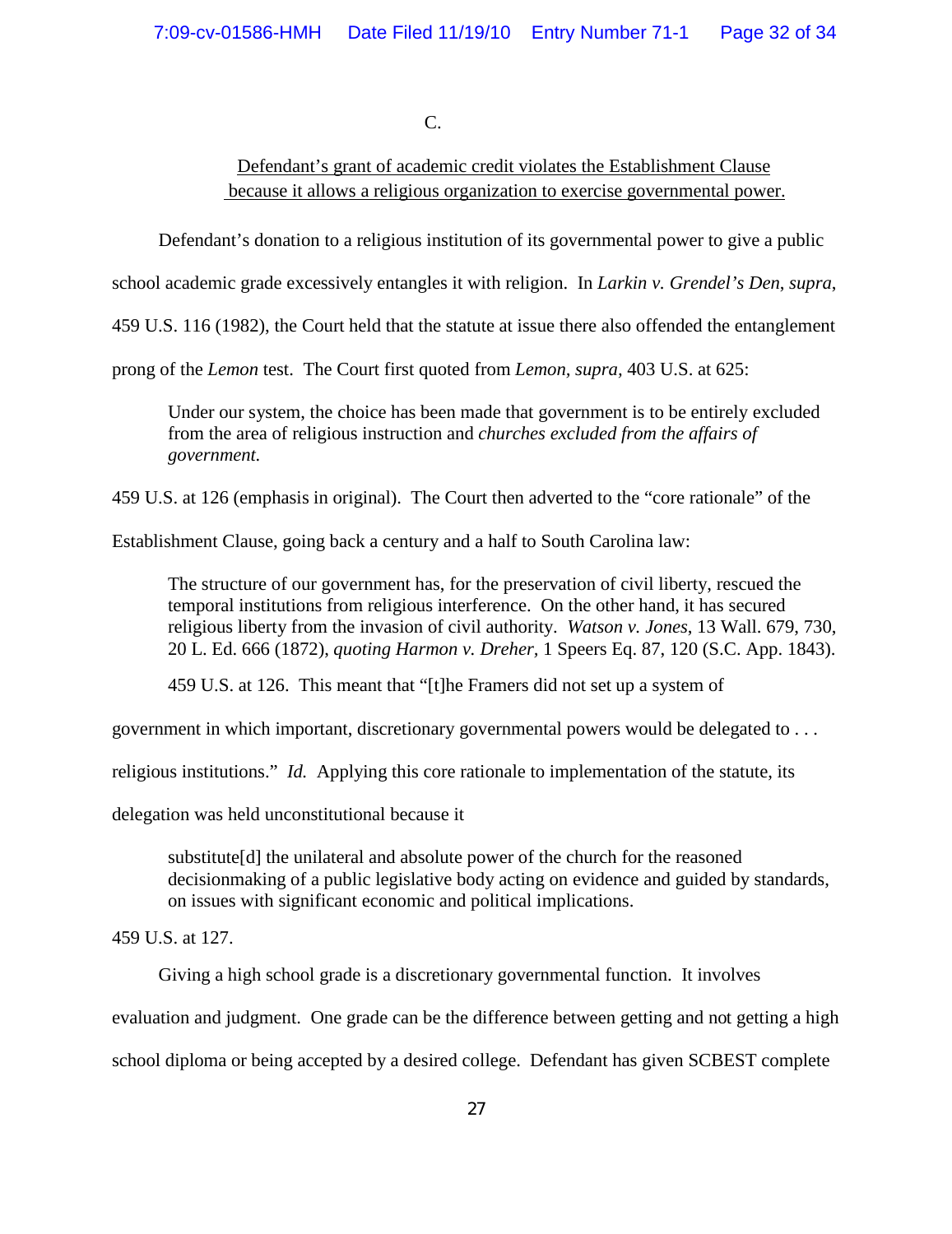power over what grade is to be given. This power is unconstitutional whether exercised to grade up for "develop[ing] a Christian world view" (Ex. 21, p. 4), which is the SCBEST stated objective, or to grade down for losing one's faith mid-semester. The Policy allows both.

The principle that governmental power may not be donated to a religious institution<sup>29</sup> is an aspect of the broader principle that governmental power may not be donated to any private institution or person. Our guiding aphorism is that we have a government of laws, not men. When as here governmental power is donated entirely to private hands there is no legal process that can review its abuse and we have a government of men. Donating governmental power to religious institutions is not accommodation of religion, it is abdication of civic responsibility.

This brings us full circle to *Smith v. Smith, supra*, 523 F.2d 121, in which the Fourth Circuit so accurately foresaw the principle of *Larkin* when it observed that it was the donation of governmental power to a religious institution that explained the difference in result between *McCollum* and *Zorach.*

Giving academic credit for released time religious instruction endorses religion.

### IV. CONCLUSION

Upon the reasoning and authority cited, Plaintiff's Motion For Summary Judgment should be granted.

Respectfully submitted, November 19, 2010.

s/ Aaron J. Kozloski D.S.C. Bar. No. 9510

<sup>29</sup> In *Allegheny County v. ACLU,* 492 U.S. 573, 590-91,109 S. Ct. 3086, 106 L. Ed 2d 472 (1989), the Court characterized *Larkin* as holding that "government may not . . . delegate a governmental power to a religious institution."